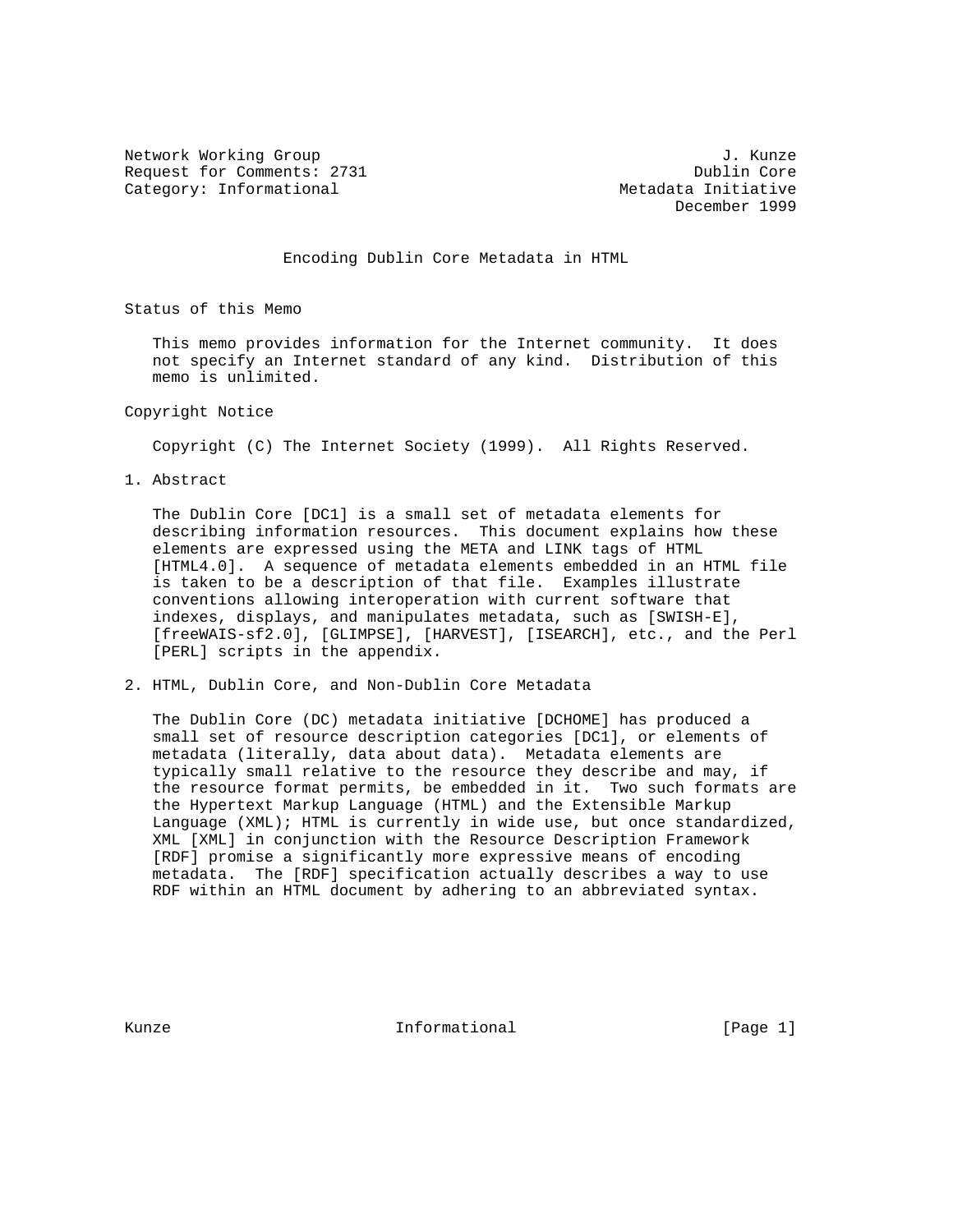This document explains how to encode metadata using HTML 4.0 [HTML4.0]. It is not concerned with element semantics, which are defined elsewhere. For illustrative purposes, some element semantics are alluded to, but in no way should semantics appearing here be considered definitive.

 The HTML encoding allows elements of DC metadata to be interspersed with non-DC elements (provided such mixing is consistent with rules governing use of those non-DC elements). A DC element is indicated by the prefix "DC", and a non-DC element by another prefix; for example, the prefix "AC" is used with elements from the A-Core [AC].

3. The META Tag

 The META tag of HTML is designed to encode a named metadata element. Each element describes a given aspect of a document or other information resource. For example, this tagged metadata element,

<meta name = "DC.Creator" content = "Simpson, Homer">

 says that Homer Simpson is the Creator, where the element named Creator is defined in the DC element set. In the more general form,

```
<meta name = "PREFIX.ELEMENT_NAME"
      content = "ELEMENT_VALUE">
```
 the capitalized words are meant to be replaced in actual descriptions; thus in the example,

> ELEMENT\_NAME was: Creator ELEMENT\_VALUE was: Simpson, Homer and PREFIX was: DC

 Within a META tag the first letter of a Dublin Core element name is capitalized. DC places no restriction on alphabetic case in an element value and any number of META tagged elements may appear together, in any order. More than one DC element with the same name may appear, and each DC element is optional. The next example is a book description with two authors, two titles, and no other metadata.

 <meta name = "DC.Title" content = "The Communist Manifesto"> <meta name = "DC.Creator" content = "Marx, K.">

Kunze **Informational Informational** [Page 2]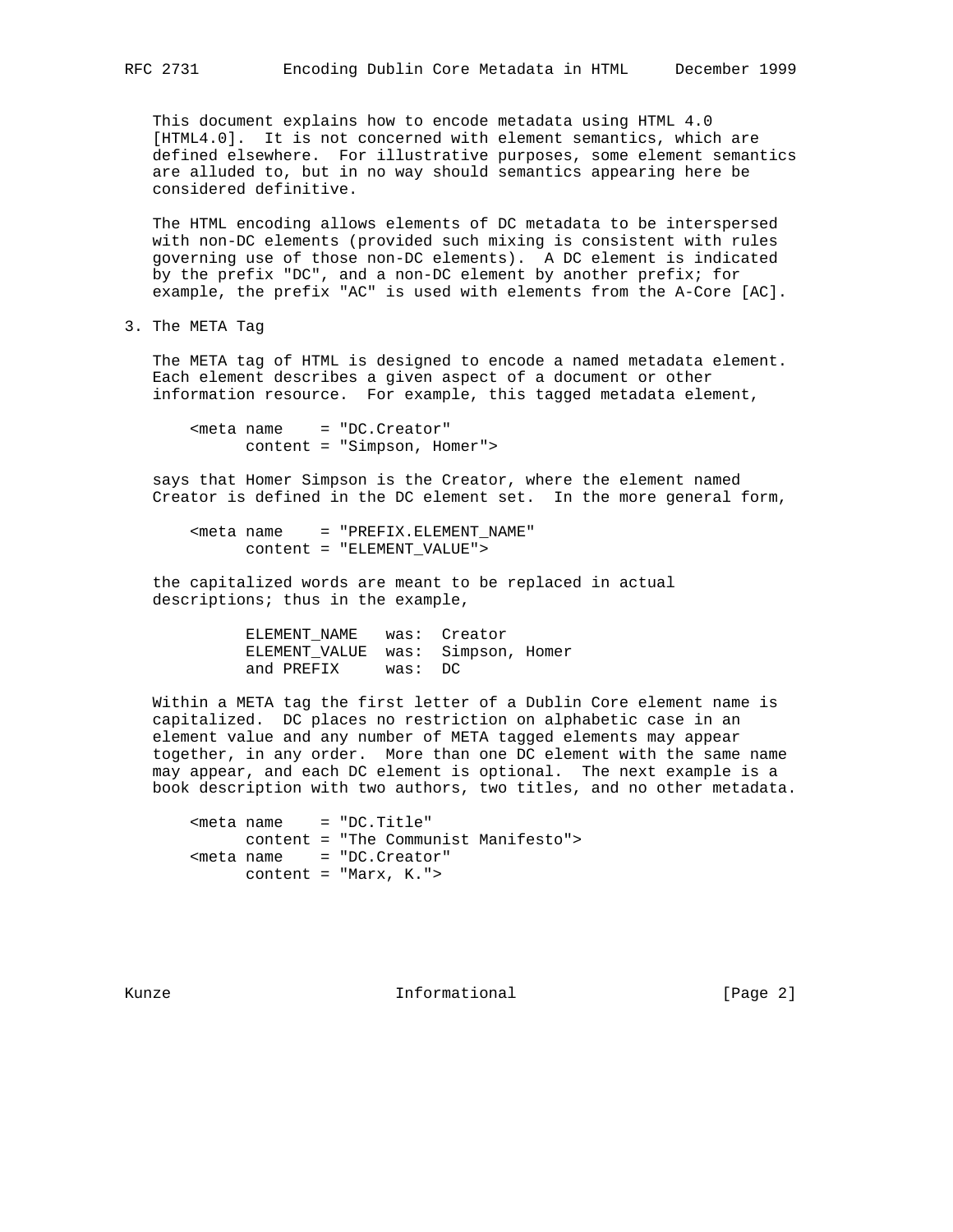<meta name = "DC.Creator" content = "Engels, F.">  $<sub>me</sub>tan$  = "DC.Title"</sub> content = "Capital">

 The prefix "DC" precedes each Dublin Core element encoded with META, and it is separated by a period (.) from the element name following it. Each non-DC element should be encoded with a prefix that can be used to trace its origin and definition; the linkage between prefix and element definition is made with the LINK tag, as explained in the next section. Non-DC elements, such as Email from the A-Core [AC], may appear together with DC elements, as in

|  | $meeta name = "DC. Creator"$                                          |
|--|-----------------------------------------------------------------------|
|  | content = "Da Costa, José">                                           |
|  | $meta name = "AC.Email"$                                              |
|  | $content = "daccstaj@peoplesmall.org"$                                |
|  | $meta name = "DC.Title"$                                              |
|  | content = "Jesse $\&\#34$ ; The Body $&\#34$ ; Ventura--A Biography"> |

 This example also shows how some special characters may be encoded. The author name in the first element contains a diacritic encoded as an HTML character entity reference -- in this case an accented letter E. Similarly, the last line contains two double-quote characters encoded so as to avoid being interpreted as element content delimiters.

## 4. The LINK Tag

 The LINK tag of HTML may be used to associate an element name prefix with the reference definition of the element set that it identifies. A sequence of META tags describing a resource is incomplete without one such LINK tag for each different prefix appearing in the sequence. The previous example could be considered complete with the addition of these two LINK tags:

| klink rel |      | $=$ "schema.DC"                         |
|-----------|------|-----------------------------------------|
|           | href | $=$ "http://purl.org/DC/elements/1.0/"> |
| klink rel |      | = "schema.AC"                           |
|           | href | $=$ "http://metadata.net/ac/2.0/">      |
|           |      |                                         |

In general, the association takes the form

| clink rel |      | = "schema.PREFIX"           |
|-----------|------|-----------------------------|
|           | href | = "LOCATION OF DEFINITION"> |

Kunze **Informational Informational** [Page 3]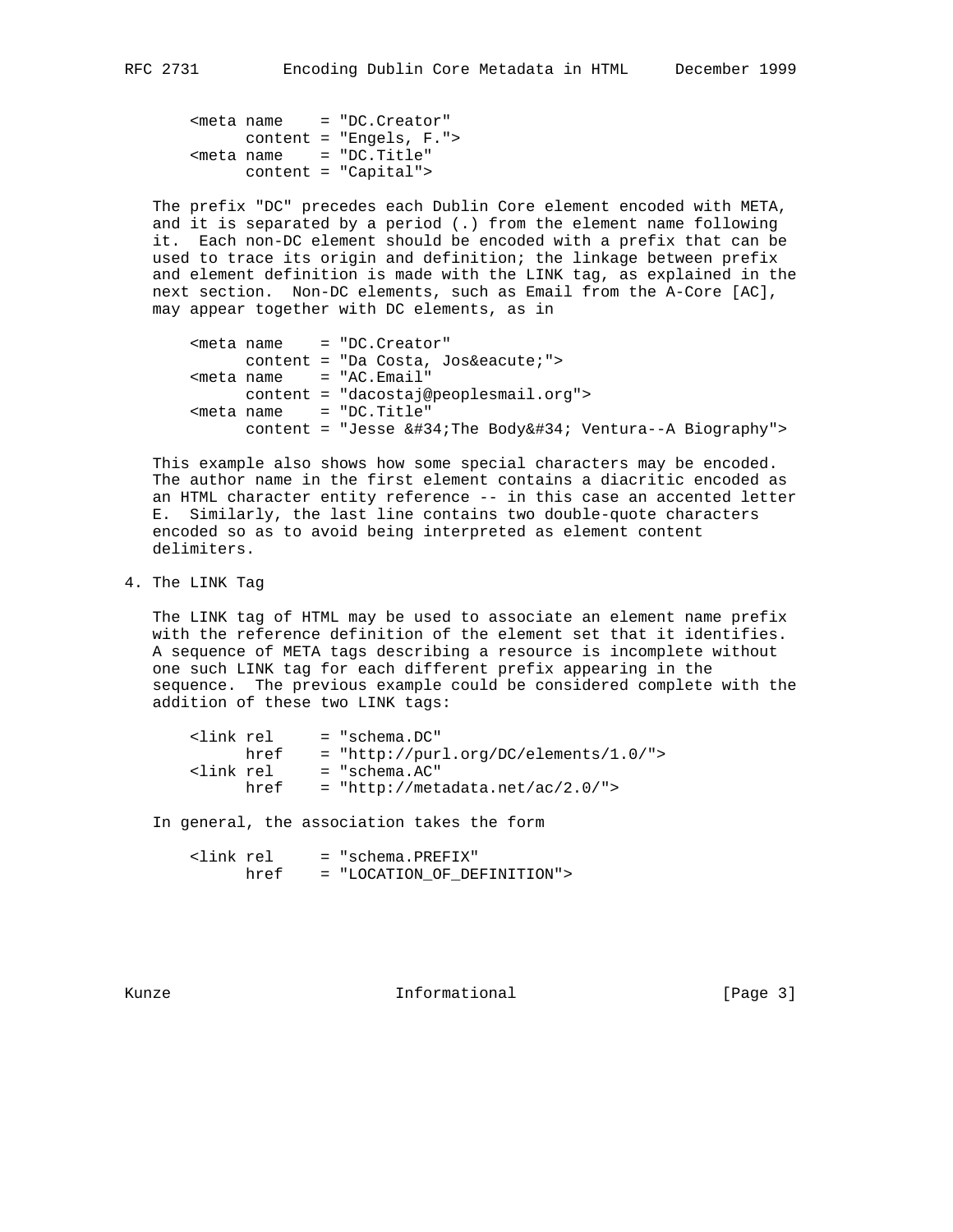where, in actual descriptions, PREFIX is to be replaced by the prefix and LOCATION\_OF\_DEFINITION by the URL or URN of the defining document. When embedded in the HEAD part of an HTML file, a sequence of LINK and META tags describes the information in the surrounding HTML file itself. Here is a complete HTML file with its own embedded description.

```
 <html>
 <head>
 <title> A Dirge </title>
 <link rel = "schema.DC"
     href = "http://purl.org/DC/elements/1.0/">
<sub>me</sub> name = "DC.Title"</sub>
      content = "A Dirge">
 <meta name = "DC.Creator"
      content = "Shelley, Percy Bysshe">
 <meta name = "DC.Type"
     content = "poem">
 <meta name = "DC.Date"
     content = "1820">
 <meta name = "DC.Format"
      content = "text/html">
<meta name = "DC.Language"
      content = "en">
 </head>
 <body><pre>
         Rough wind, that moanest loud
           Grief too sad for song;
         Wild wind, when sullen cloud
          Knells all the night long;
         Sad storm, whose tears are vain,
         Bare woods, whose branches strain,
         Deep caves and dreary main, -
           Wail, for the world's wrong!
 </pre></body>
 </html>
```
5. Encoding Recommendations

 HTML allows more flexibility in principle and in practice than is recommended here for encoding metadata. Limited flexibility encourages easy development of software for extracting and processing metadata. At this early evolutionary stage of internet metadata, easy prototyping and experimentation hastens the development of useful standards.

Kunze **Informational Informational Informational I**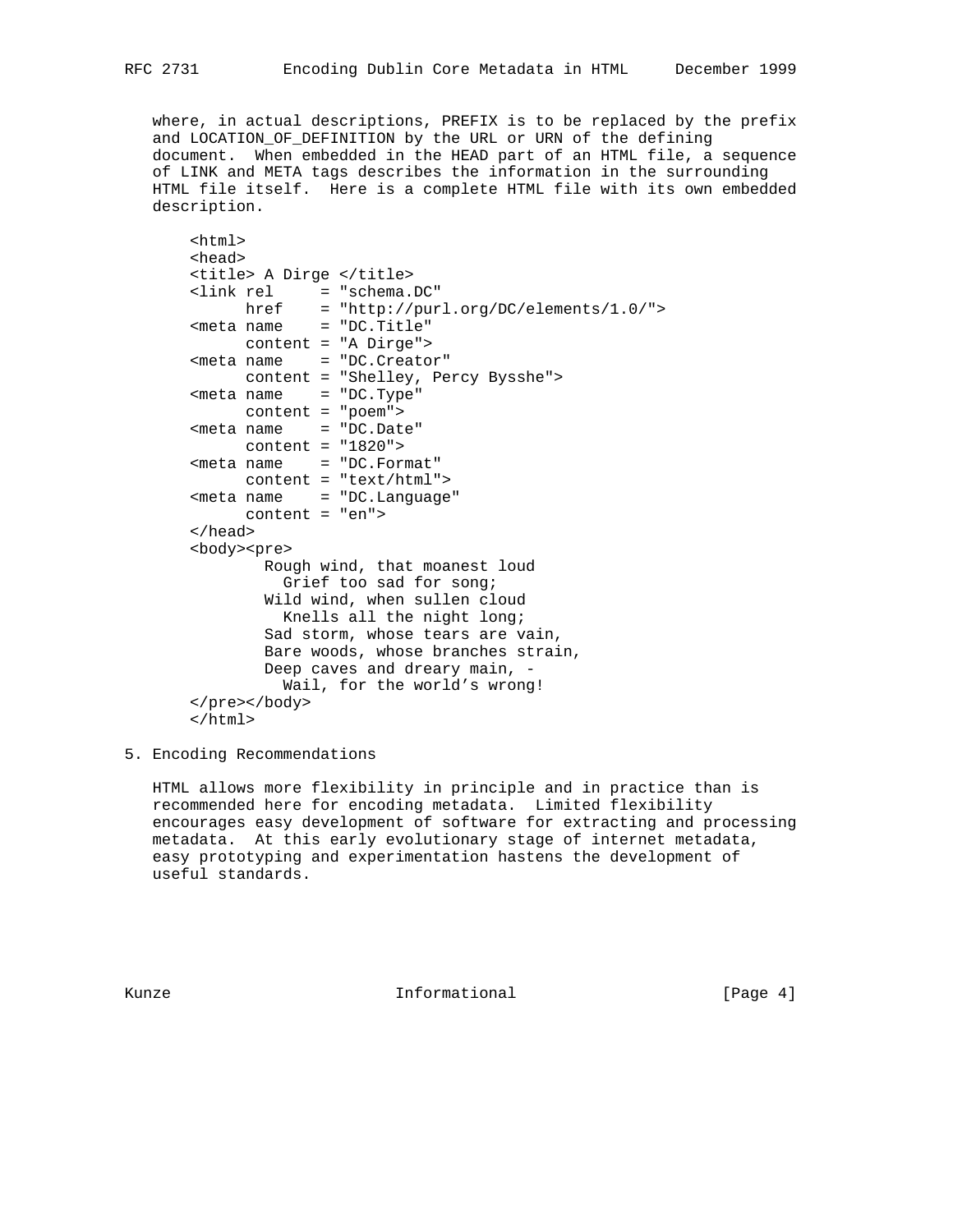Adherence is therefore recommended to the tagging style exemplified in this document as regards prefix and element name capitalization, double-quoting (") of attribute values, and not starting more than one META tag on a line. There is much room for flexibility, but choosing a style and sticking with it will likely make metadata manipulation and editing easier. The following META tags adhere to the recommendations and carry identical metadata in three different styles:

```
 <META NAME="DC.Format"
      CONTENT="text/html; 12 Kbytes">
 <meta
        Content = "text/html; 12 Kbytes"
         Name = "DC.Format"
\geq <meta name = "DC.Format" content = "text/html; 12 Kbytes">
```
 Use of these recommendations is known to result in metadata that may be harvested, indexed, and manipulated by popular, freely available software packages such as [SWISH-E], [freeWAIS-sf2.0], [GLIMPSE], [HARVEST], and [ISEARCH], among others. These conventions also work with the metadata processing scripts appearing in the appendix, as well as with most of the [DCPROJECTS] applications referenced from the [DCHOME] site. Software support for the LINK tag and qualifier conventions (see the next section) is not currently widespread.

 Ordering of metadata elements is not preserved in general. Writers of software for metadata indexing and display should try to preserve relative ordering among META tagged elements having the same name (e.g., among multiple authors), however, metadata providers and searchers have no guarantee that ordering will be preserved in metadata that passes through unknown systems.

6. Dublin Core in Real Descriptions

 In actual resource description it is often necessary to qualify Dublin Core elements to add nuances of meaning. While neither the general principles nor the specific semantics of DC qualifiers are within scope of this document, everyday uses of the qualifier syntax are illustrated to lend realism to later examples. Without further explanation, the three ways in which the optional qualifier syntax is currently (subject to change) used to supplement the META tag may be summarized as follows:

<meta lang = "LANGUAGE\_OF\_METADATA\_CONTENT" ... >

<meta scheme = "CONTROLLED\_FORMAT\_OR\_VOCABULARY\_OF\_METADATA" ... >

Kunze **Informational Informational** [Page 5]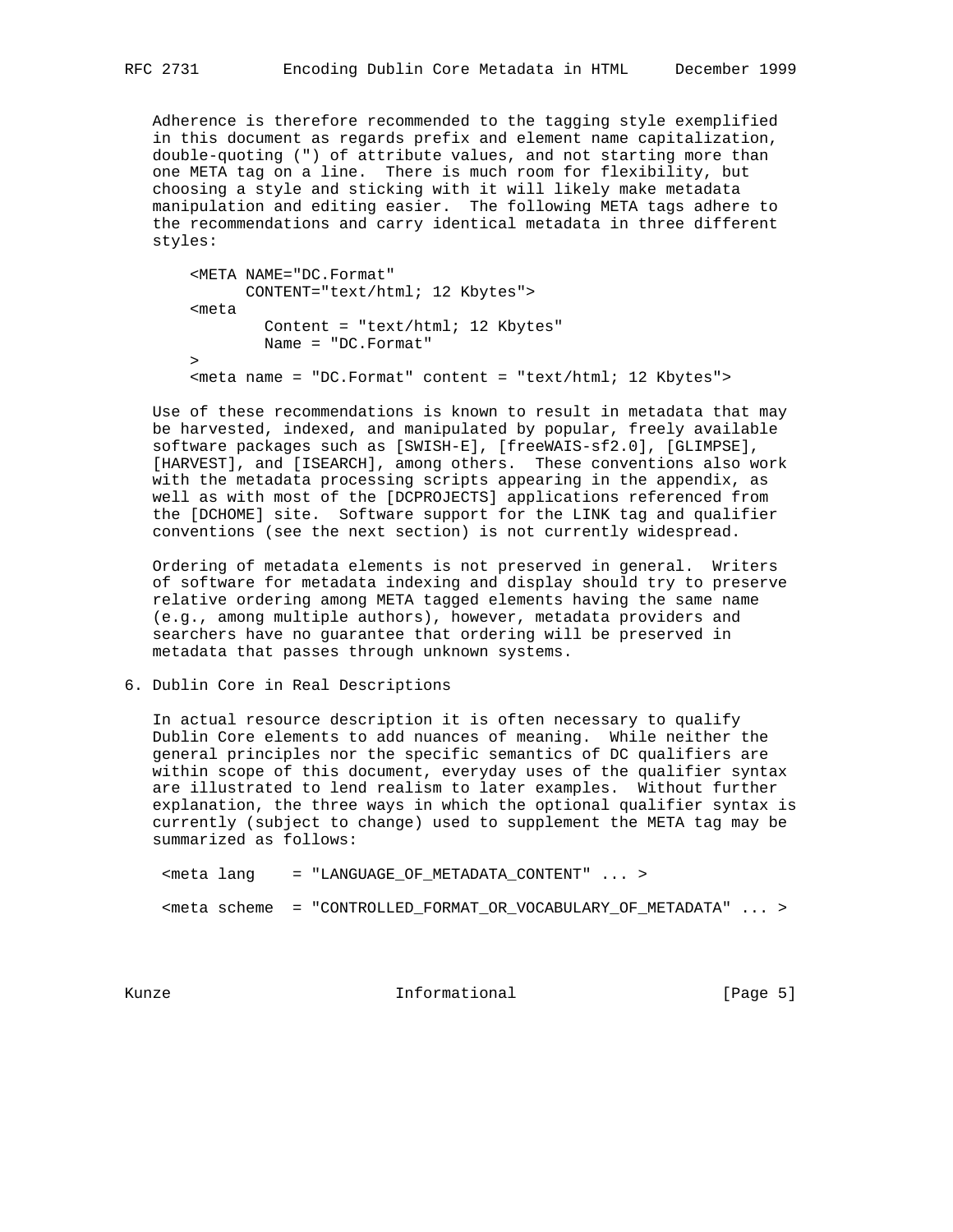<meta name = "PREFIX.ELEMENT\_NAME.SUBELEMENT\_NAME" ... >

Accordingly, a posthumous work in Spanish might be described with

 <meta name = "DC.Language" scheme = "rfc1766" content = "es"> <meta name = "DC.Title" lang = "es" content = "La Mesa Verde y la Silla Roja"> <meta name = "DC.Title"  $lang = "en"$  content = "The Green Table and the Red Chair"> <meta name = "DC.Date.Created" content = "1935"> <meta name = "DC.Date.Available" content = "1939">

 Note that the qualifier syntax and label suffixes (which follow an element name and a period) used in examples in this document merely reflect current trends in the HTML encoding of qualifiers. Use of this syntax and these suffixes is neither a standard nor a recommendation.

7. Encoding Dublin Core Elements

 This section consists of very simple Dublin Core encoding examples, arranged by element.

 Title (name given to the resource) ----- <meta name = "DC.Title" content = "Polycyclic aromatic hydrocarbon contamination"> <meta name = "DC.Title" content = "Crime and Punishment"> <meta name = "DC.Title" content = "Methods of Information in Medicine, Vol 32, No 4"> <meta name = "DC.Title" content = "Still life #4 with flowers"> <meta name = "DC.Title"  $lang = "de"$ content = "Das Wohltemperierte Klavier, Teil I">

Kunze **Informational Informational Example 1** [Page 6]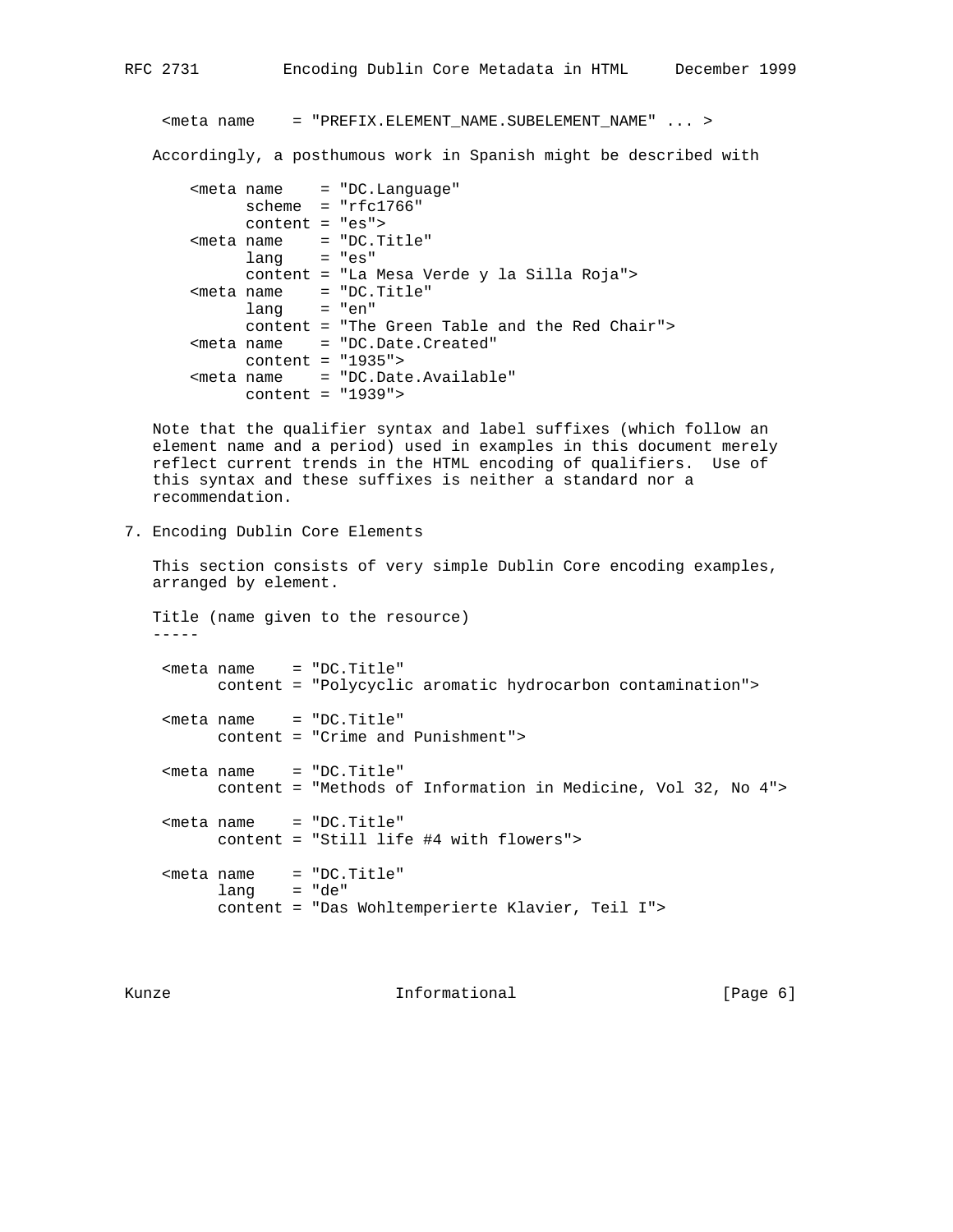Creator (entity that created the content) ------- <meta name = "DC.Creator" content = "Gogh, Vincent van"> <meta name = "DC.Creator" content = "van Gogh, Vincent"> <meta name = "DC.Creator" content = "Mao Tse Tung"> <meta name = "DC.Creator" content = "Mao, Tse Tung"> <meta name = "DC.Creator" content = "Plato"> <meta name = "DC.Creator" lang = "fr" content = "Platon"> <meta name = "DC.Creator.Director" content = "Sturges, Preston"> <meta name = "DC.Creator.Writer" content = "Hecht, Ben"> <meta name = "DC.Creator.Producer" content = "Chaplin, Charles"> Subject (topic or keyword) ------- <meta name = "DC.Subject" content = "heart attack"> <meta name = "DC.Subject" scheme = "MESH" content = "Myocardial Infarction; Pericardial Effusion"> <meta name = "DC.Subject" content = "vietnam war"> <meta name = "DC.Subject" scheme = "LCSH" content = "Vietnamese Conflict, 1961-1975"> <meta name = "DC.Subject" content = "Friendship"> <meta name = "DC.Subject" scheme = "ddc" content = "158.25">

Kunze **Informational Informational** [Page 7]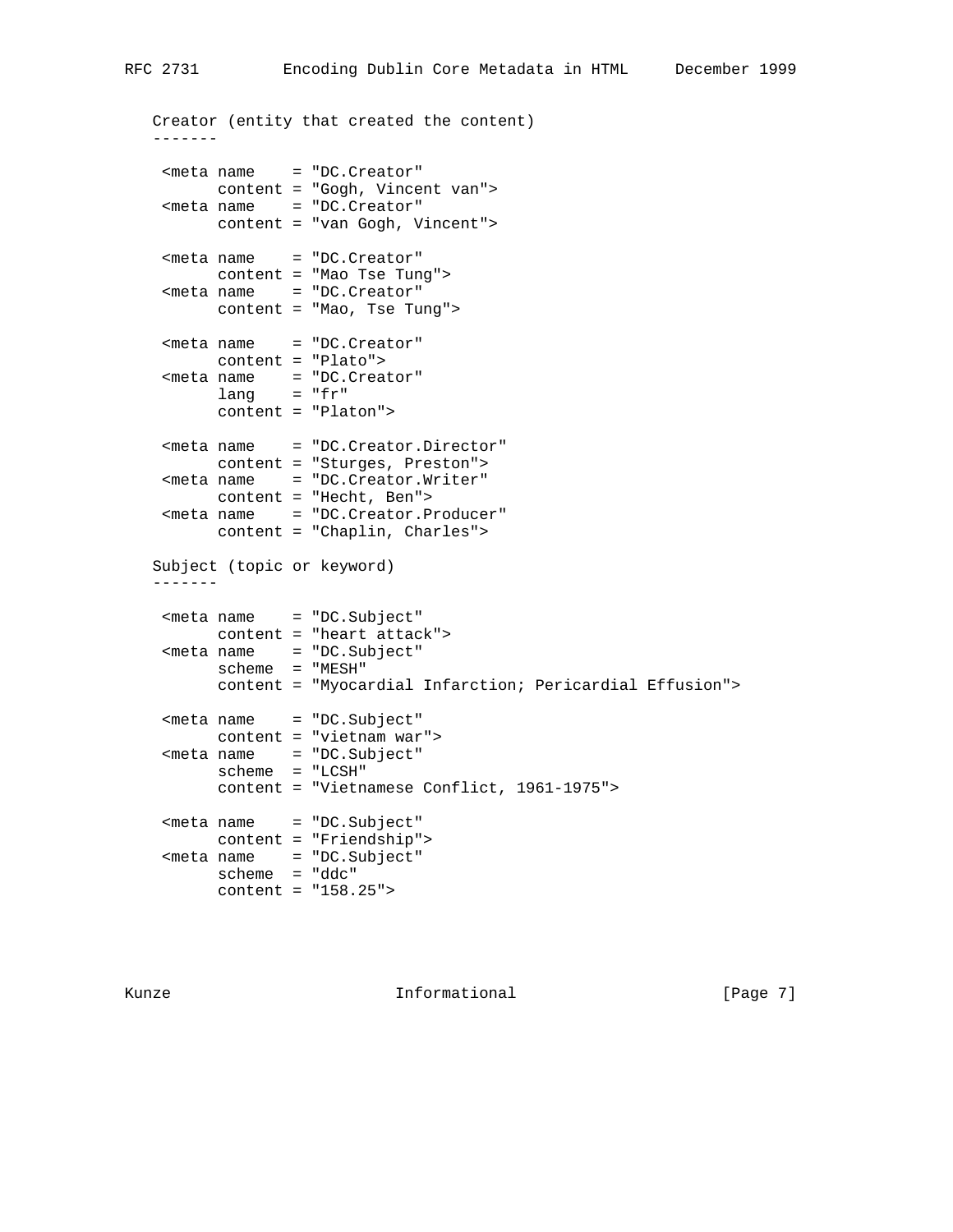|                     |               | Description (account, summary, or abstract of the content)                                                                                                                                                                                                      |
|---------------------|---------------|-----------------------------------------------------------------------------------------------------------------------------------------------------------------------------------------------------------------------------------------------------------------|
|                     | $lang = "en"$ | <meta <="" name="DC. Description" td=""/>                                                                                                                                                                                                                       |
|                     |               | content = "The Author gives some Account of Himself and Family<br>-- His First Inducements to Travel -- He is<br>Shipwrecked, and Swims for his Life -- Gets safe on<br>Shore in the Country of Lilliput -- Is made a<br>Prisoner, and carried up the Country"> |
|                     |               | <meta <br="" name="DC. Description"/> content = "A tutorial and reference manual for Java.">                                                                                                                                                                    |
|                     |               | <meta <br="" name="DC. Description"/> content = "Seated family of five, coconut trees to the left,<br>sailboats moored off sandy beach to the right,<br>with volcano in the background.">                                                                       |
|                     |               | Publisher (entity that made the resource available)                                                                                                                                                                                                             |
|                     |               | <meta <="" name="DC.Publisher" td=""/>                                                                                                                                                                                                                          |
|                     |               | content = "O'Reilly">                                                                                                                                                                                                                                           |
|                     |               | <meta <br="" name="DC. Publisher"/> content = "Digital Equipment Corporation">                                                                                                                                                                                  |
|                     |               | $meta name = "DC.Publisher"$<br>content = "University of California Press">                                                                                                                                                                                     |
|                     |               | <meta <br="" name="DC. Publisher"/> content = "State of Florida (USA)">                                                                                                                                                                                         |
| - - - - - - - - - - |               | Contributor (other entity that made a contribution)                                                                                                                                                                                                             |
|                     |               | <meta <="" name="DC.Contributor" td=""/>                                                                                                                                                                                                                        |
|                     |               | content = "Curie, Marie">                                                                                                                                                                                                                                       |
|                     |               | <meta <br="" name="DC.Contributor.Photographer"/> content = "Adams, Ansel">                                                                                                                                                                                     |
|                     |               | <meta <="" name="DC Contributor Artist" td=""/>                                                                                                                                                                                                                 |

 <meta name = "DC.Contributor.Artist" content = "Sendak, Maurice"> <meta name = "DC.Contributor.Editor" content = "Starr, Kenneth">

Kunze **Informational Informational** [Page 8]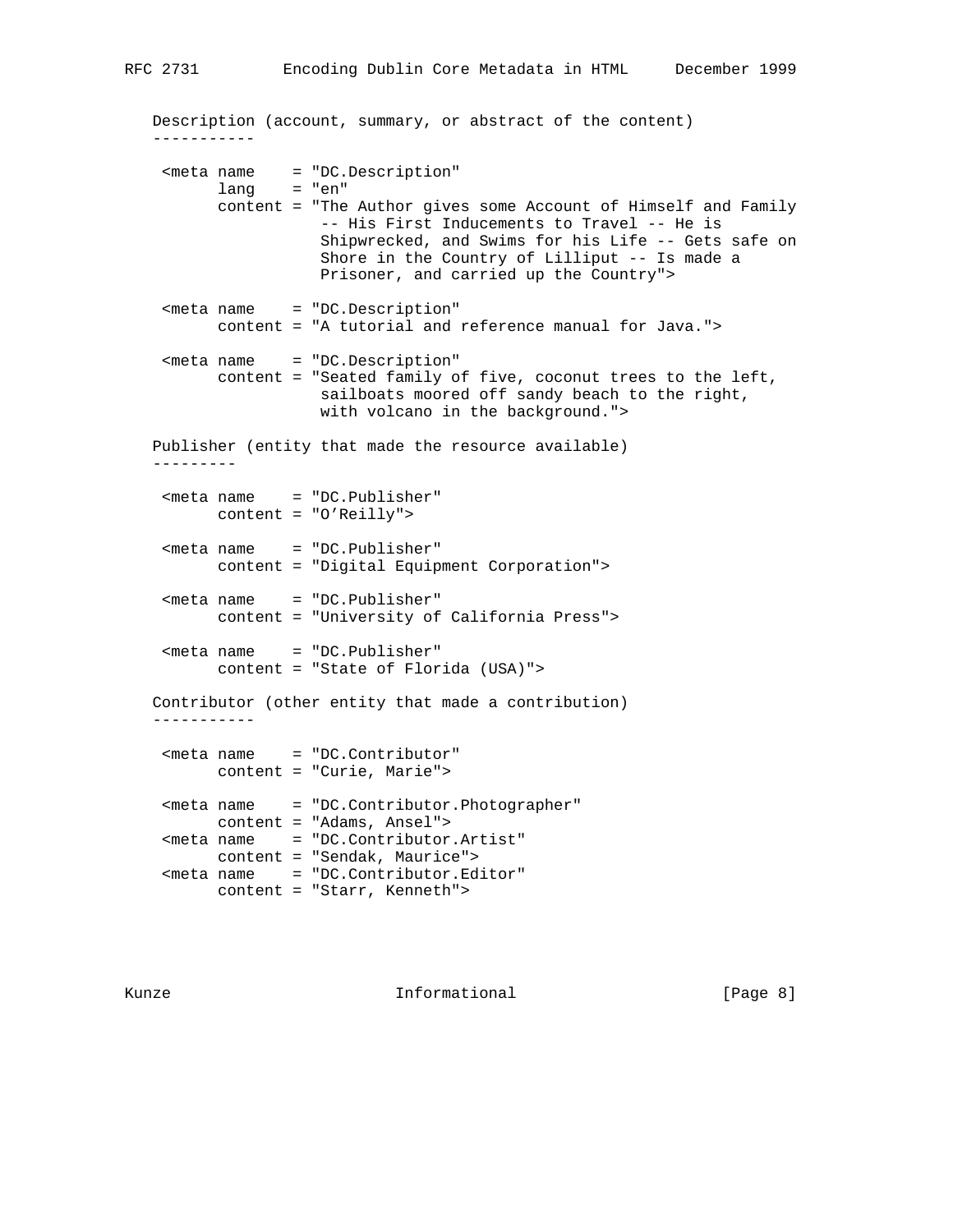Date (of an event in the life of the resource; [WTN8601] recommended)  $-$  <meta name = "DC.Date" content = "1972"> <meta name = "DC.Date" content = "1998-05-14"> <meta name = "DC.Date" scheme = "WTN8601" content = "1998-05-14"> <meta name = "DC.Date.Created" content = "1998-05-14"> <meta name = "DC.Date.Available" content = "1998-05-21"> <meta name = "DC.Date.Valid" content = "1998-05-28"> <meta name = "DC.Date.Created" content = "triassic"> <meta name = "DC.Date.Acquired" content = "1957"> <meta name = "DC.Date.Accepted" scheme = "WTN8601" content = "1998-12-02T16:59"> <meta name = "DC.Date.DataGathered" scheme = "ISO8601" content = "98-W49-3T1659"> <meta name = "DC.Date.Issued" scheme = "ANSI.X3.X30-1985" content = "19980514"> Type (nature, genre, or category; [DCT1] recommended) ---- <meta name = "DC.Type" content = "poem"> <meta name = "DC.Type" scheme = "DCT1" content = "software"> <meta name = "DC.Type" content = "software program source code">

Kunze **Informational Informational Informational I**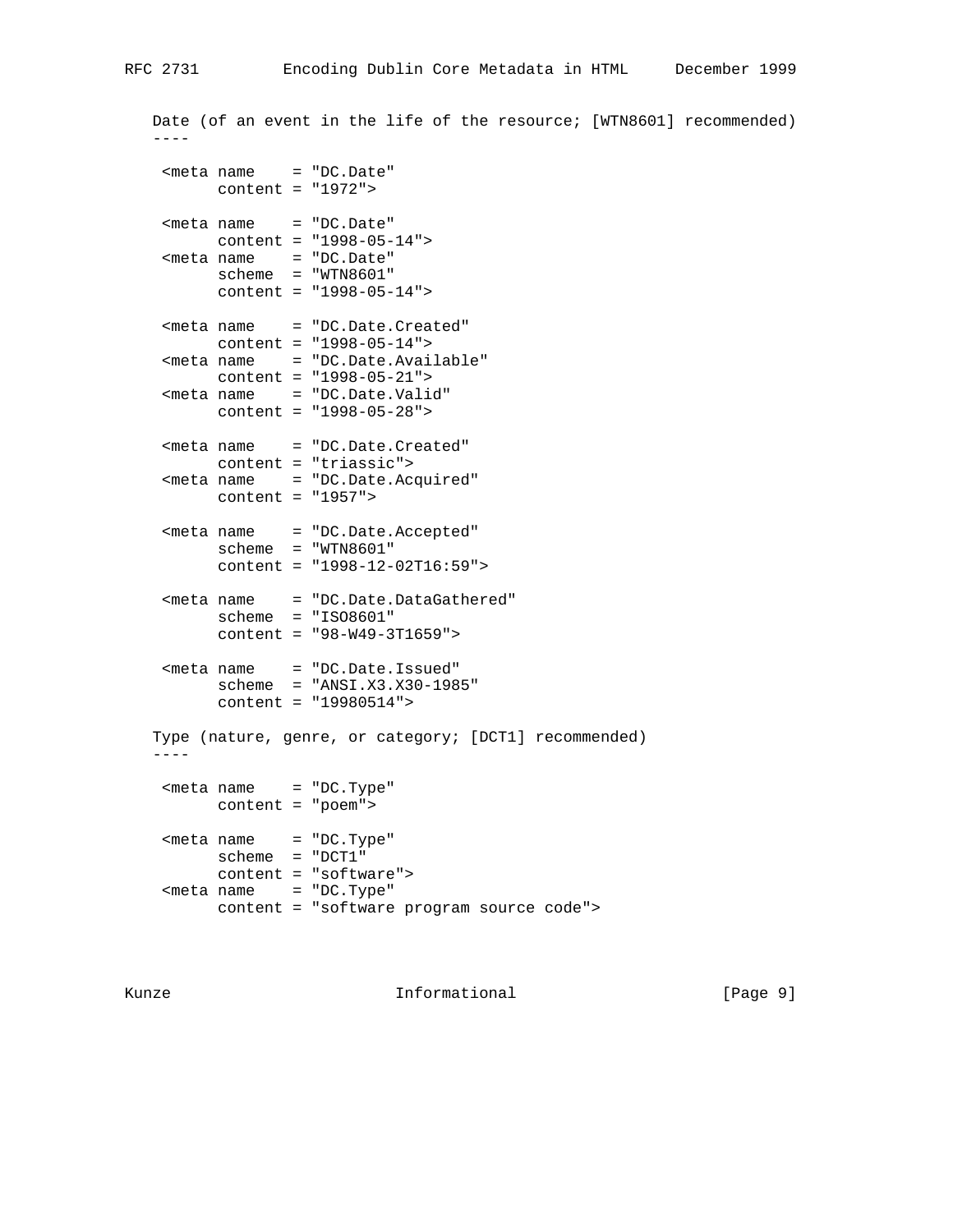<meta name = "DC.Type" content = "interactive video game"> <meta name = "DC.Type" scheme = "DCT1" content = "dataset"> <meta name = "DC.Type" content = "web home page"> <meta name = "DC.Type" content = "web bibliography"> <meta name = "DC.Type" content = "painting"> <meta name = "DC.Type" content = "image; woodblock"> <meta name = "DC.Type" scheme = "AAT" content = "clipeus (portrait)"> <meta name = "DC.Type" lang = "en-US" content = "image; advertizement"> <meta name = "DC.Type" scheme = "DCT1" content = "event"> <meta name = "DC.Type" content = "event; periodic"> Format (physical or digital data format, plus optional dimensions) ------ <meta name = "DC.Format" content = "text/xml"> <meta name = "DC.Format" scheme = "IMT" content = "text/xml"> <meta name = "DC.Format" scheme = "IMT" content = "image/jpeg"> <meta name = "DC.Format" content = "A text file with mono-spaced tables and diagrams."> <meta name = "DC.Format" content = "video/mpeg; 14 minutes">

Kunze **Informational Informational** [Page 10]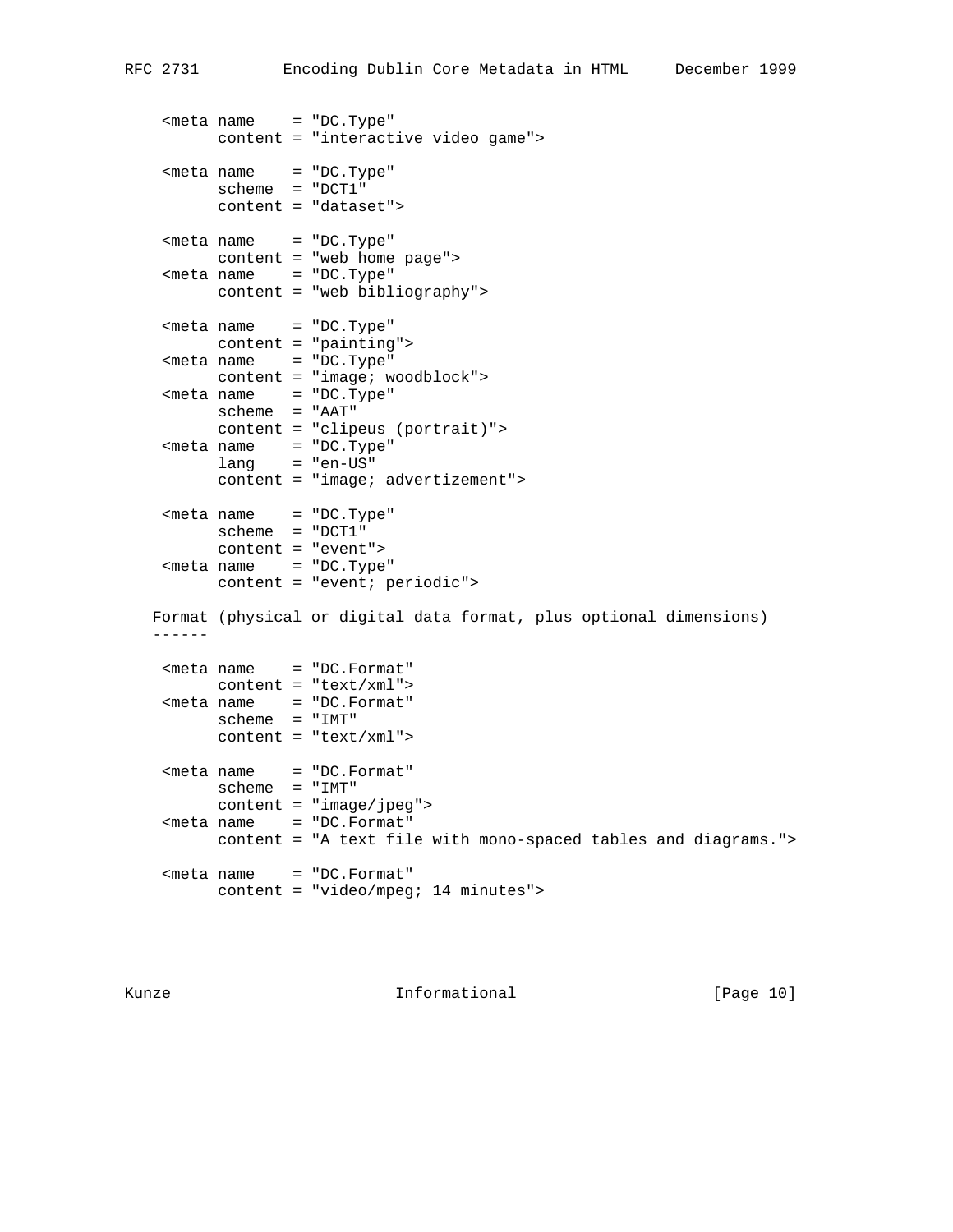<meta name = "DC.Format" content = "unix tar archive, gzip compressed; 1.5 Mbytes"> <meta name = "DC.Format" content = "watercolor; 23 cm x 31 cm"> Identifier (of the resource) ---------- <meta name = "DC.Identifier" content = "http://foo.bar.org/zaf/"> <meta name = "DC.Identifier" content = "urn:ietf:rfc:1766"> <meta name = "DC.Identifier" scheme = "ISBN" content = "1-56592-149-6"> <meta name = "DC.Identifier" scheme = "LCCN" content = "67-26020"> <meta name = "DC.Identifier" scheme = "DOI" content = "10.12345/33-824688ab"> Source (reference to the resource's origin) ------ <meta name = "DC.Source" content = "Shakespeare's Romeo and Juliet"> <meta name = "DC.Source" content = "http://a.b.org/manon/"> Language (of the content of the resource; [RFC1766] recommended) -------- <meta name = "DC.Language" content = "en"> <meta name = "DC.Language" scheme = "rfc1766" content = "en"> <meta name = "DC.Language" scheme = "ISO639-2" content = "eng">

Kunze **Informational Informational** [Page 11]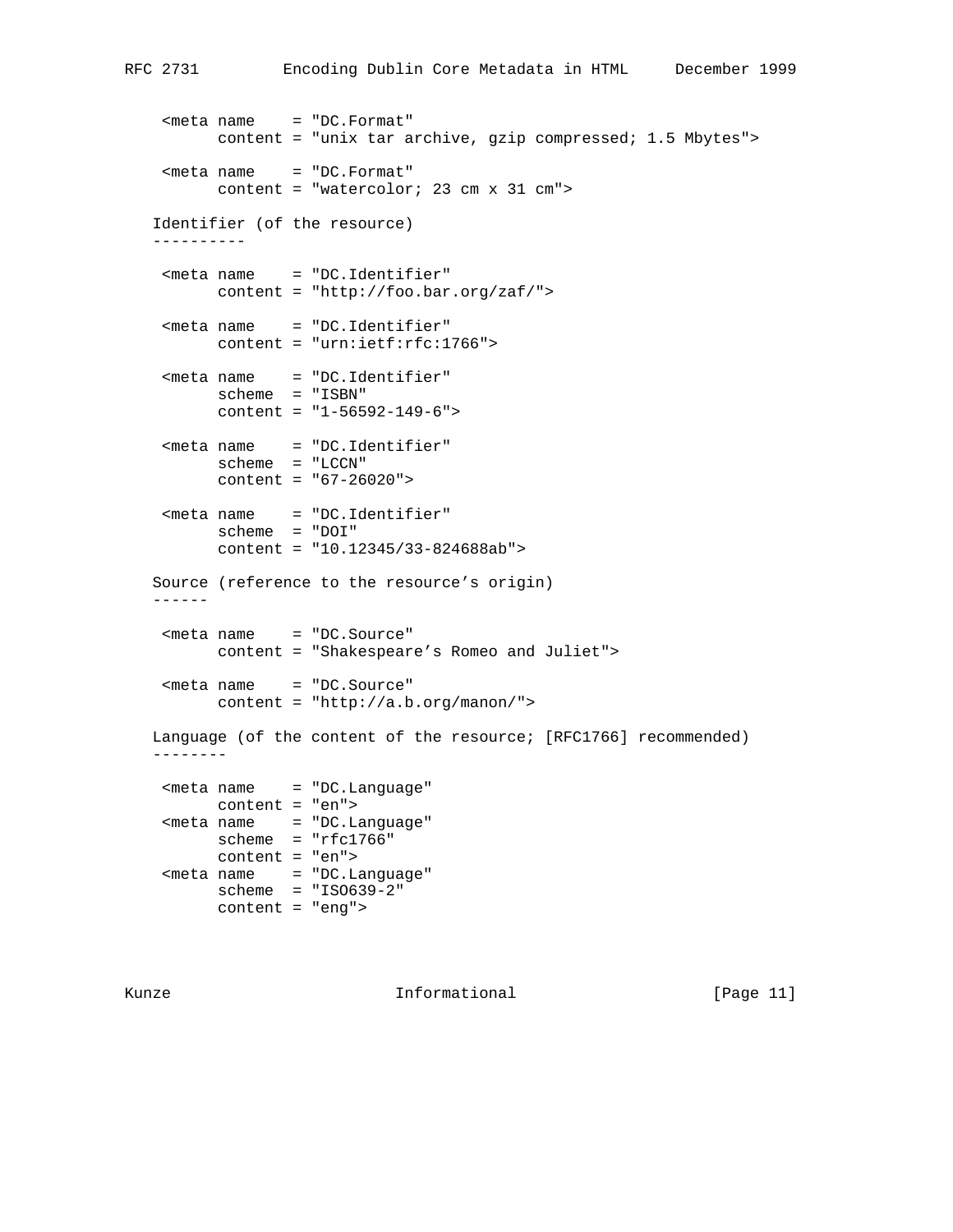```
<meta name = "DC.Language"
         scheme = "rfc1766" content = "en-US">
    <meta name = "DC.Language"
         content = "zh">
   <meta name = "DC.Language"
         content = "ja">
    <meta name = "DC.Language"
         content = "es">
   <meta name = "DC.Language"
         content = "de">
    <meta name = "DC.Language"
         content = "german">
 <meta name = "DC.Language"
 lang = "fr"
          content = "allemand">
   Relation (reference to a related resource)
    --------
    <meta name = "DC.Relation.IsPartOf"
         content = "http://foo.bar.org/abc/proceedings/1998/">
    <meta name = "DC.Relation.IsFormatOf"
          content = "http://foo.bar.org/cd145.sgml">
    <meta name = "DC.Relation.IsVersionOf"
          content = "http://foo.bar.org/draft9.4.4.2">
    <meta name = "DC.Relation.References"
          content = "urn:isbn:1-56592-149-6">
    <meta name = "DC.Relation.IsBasedOn"
          content = "Shakespeare's Romeo and Juliet">
    <meta name = "DC.Relation.Requires"
         content = "LWP::UserAgent; HTML::Parse; URI::URL;
                     Net::DNS; Tk::Pixmap; Tk::Bitmap; Tk::Photo">
   Coverage (extent or scope of the content)
   --------
    <meta name = "DC.Coverage"
          content = "US civil war era; 1861-1865">
```
Kunze **Informational Informational** [Page 12]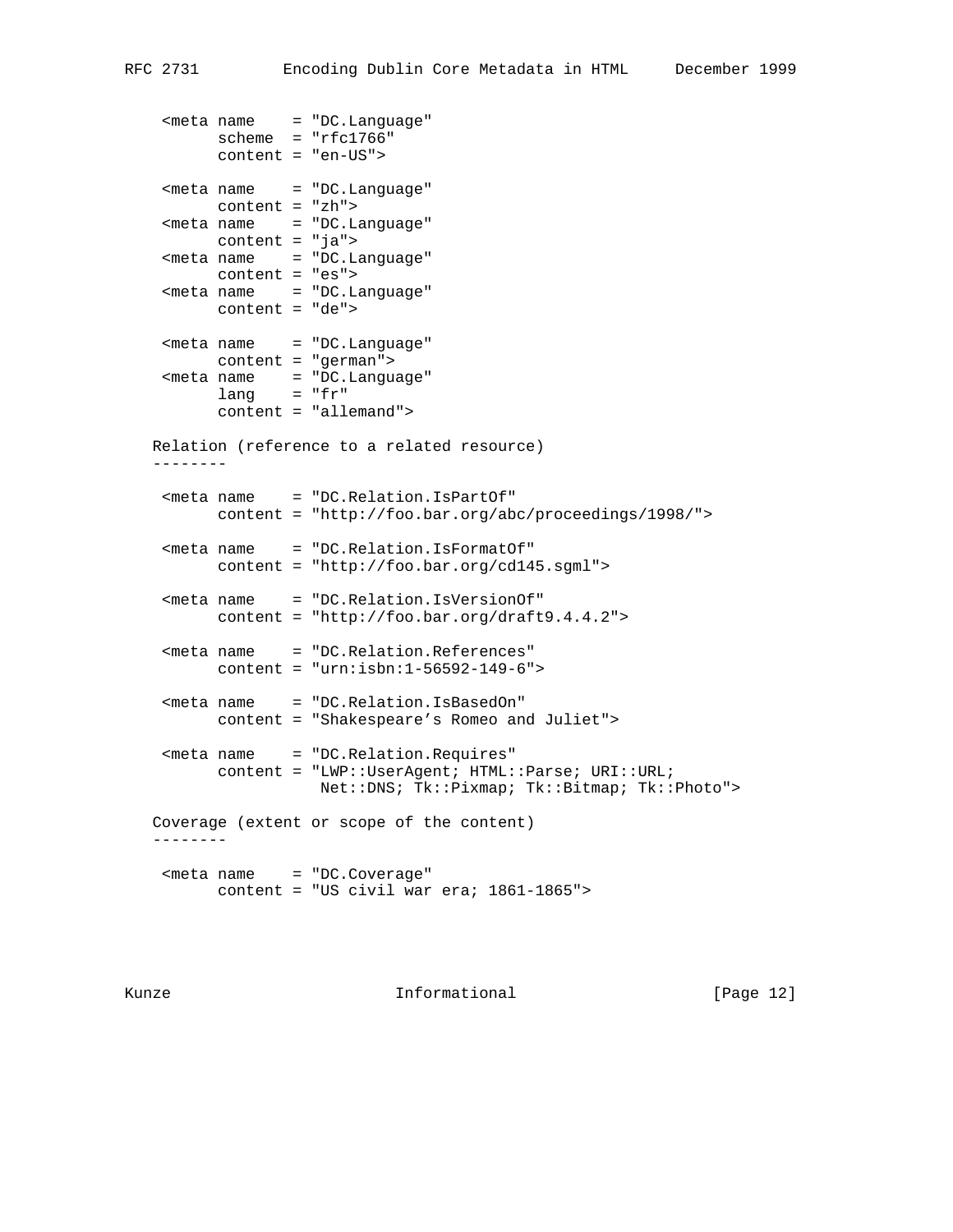<meta name = "DC.Coverage" content = "Columbus, Ohio, USA; Lat: 39 57 N Long: 082 59 W"> <meta name = "DC.Coverage" scheme = "TGN"  $content = "Columnbus (C,V)"$  <meta name = "DC.Coverage.Jurisdiction" content = "Commonwealth of Australia"> Rights (text or identifier of a rights management statement) ------ <meta name = "DC.Rights" lang = "en" content = "Copyright Acme 1999 - All rights reserved."> <meta name = "DC.Rights" content = "http://foo.bar.org/cgi-bin/terms">

## 8. Security Considerations

 The syntax rules for encoding Dublin Core metadata in HTML that are documented here pose no direct risk to computers and networks. People can use these rules to encode metadata that is inaccurate or even deliberately misleading (creating mischief in the form of "index spam"), however, this reflects a general pattern of HTML META tag abuse that is not limited to the encoding of metadata from the Dublin Core set. Even traditional metadata encoding schemes (e.g., [MARC]) are not immune to inaccuracy, although they are generally followed in environments where production quality greatly exceeds that of the average Web site.

 Systems that process metadata encoded with META tags need to consider issues related to its accuracy and validity as part of their design and implementation, and users of such systems need to consider the design and implementation assumptions. Various approaches may be relevant for certain applications, such as adding statements of metadata provenance, signing of metadata with digital signatures, and automating certain aspects of metadata creation; but these are far outside the scope of this document and the underlying META tag syntax that it describes.

Kunze **Informational Informational** [Page 13]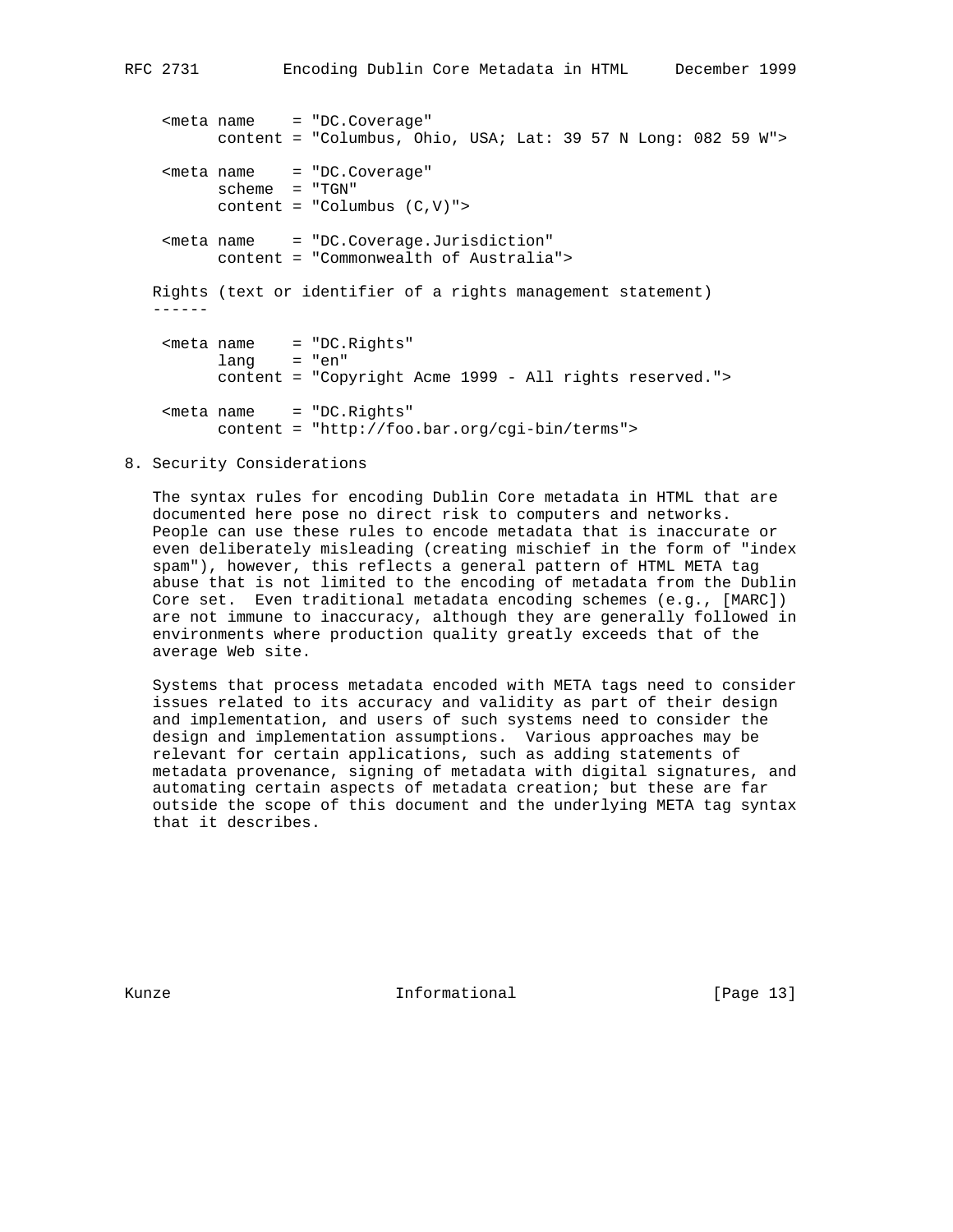9. Appendix -- Perl Scripts that Manipulate HTML Encoded Metadata

 This section contains two simple programs that work with versions 4 and 5 of the Perl [PERL] scripting language interpreter. They may be taken and freely adapted for local organizational needs, research proposals, venture capital bids, etc. A variety of applications are within easy reach of implementors that choose to build on these scripts.

 Script 1: Metadata Format Conversion -------------------------------------

 Here is a simple Perl script that correctly recognizes every example of metadata encoding in this document. It shows how a modest scripting effort can produce a utility that converts metadata from one format to another. Minor changes are sufficient to support a number of output formats.

```
#!/depot/bin/perl
#
# This simple perl script extracts metadata embedded in an HTML file
# and outputs it in an alternate format. Issues warning about missing
# element name or value.
```
# # Handles mixed case tags and attribute values, one per line or spanning # several lines. Also handles a quoted string spanning multiple lines. # No error checking. Does not tolerate more than one "<meta" per line.

```
print "@(urc;\n";
while (\le) {
         next if (! /<meta/i);
         (\frac{1}{2} = /(<meta. *$)/i;
         if (! / -meta. *>/i) {
                 while (\le) {
                          $meta .= $_;
                  last if \left(\frac{7}{2}\right);
 }
 }
         $name = $meta = /name\simeq \frac{\text{?}}{\text{?}} ? $1 : "MISSING ELEMENT NAME";
         \verb|Scontent = $meta = 7 / content \s* = \s*" ([^"]*)" / i ? $1 : "MISSING ELEMENT VALUE";
          ($scheme) = $meta =˜ /scheme\s*=\s*"([^"]*)"/i;
         (\frac{\ell}{2}ang) = \frac{\ell}{2} \frac{\ell}{2} \frac{\ell}{2} \frac{\ell}{2} if ($lang || $scheme) {
                  $mod = " ($lang": if (! $scheme)
```
Kunze **Informational Informational** [Page 14]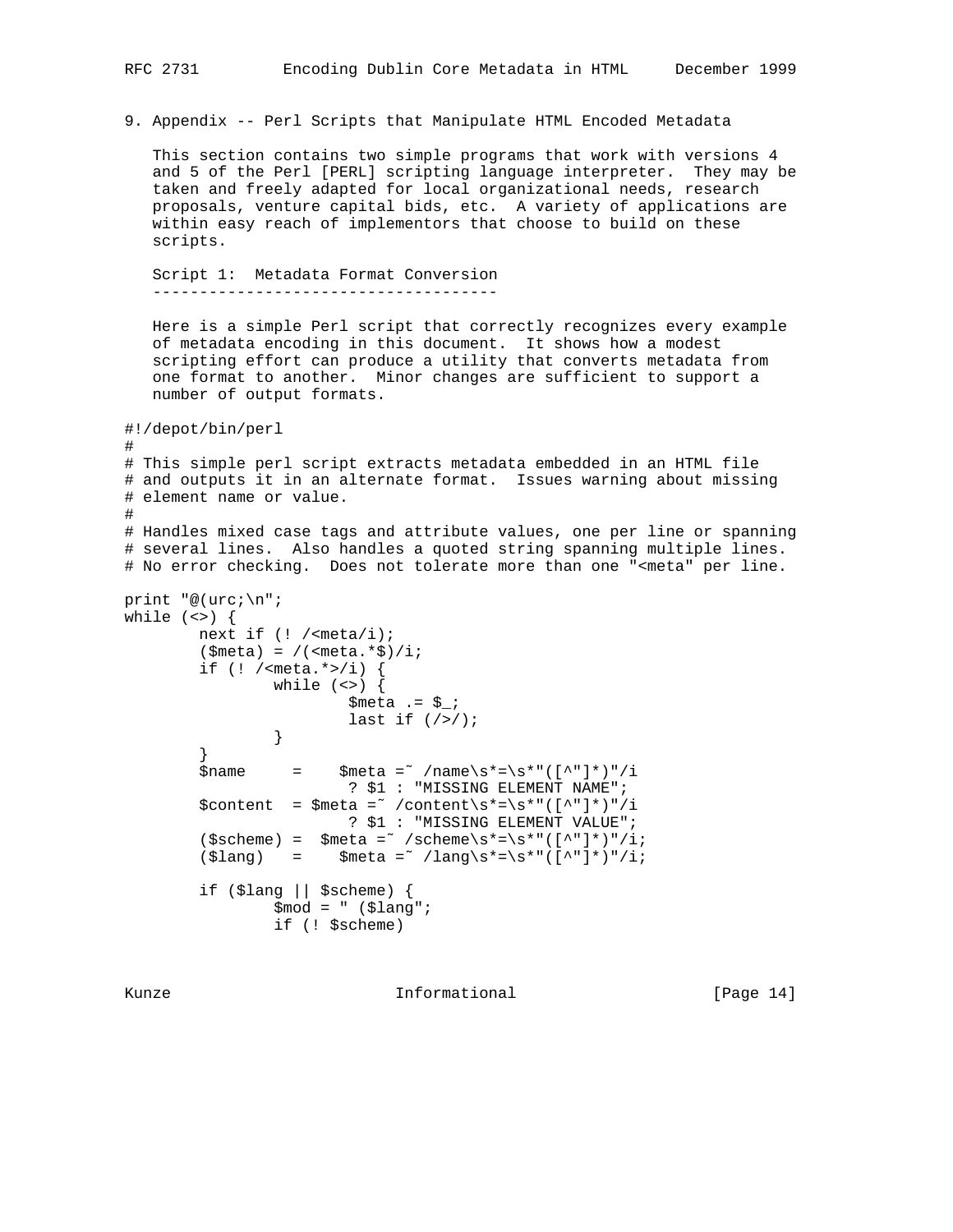```
{ \; \text{3mod} \; . = " } " ; \} elsif (! $lang)
                          \{ $mod .= "$scheme)" \} else
                          \{ \$mod .= ", $scheme)"; \} }
         else
                 \{ \ $mod = ""; \} print " @|$name$mod; $content\n";
}
print "@)urc;\n";
# ---- end of Perl script ----
    When the conversion script is run on the metadata file example from
    the LINK tag section (section 4), it produces the following output.
         @(urc;
              @|DC.Title; A Dirge
              @|DC.Creator; Shelley, Percy Bysshe
              @|DC.Type; poem
              @|DC.Date; 1820
              @|DC.Format; text/html
              @|DC.Language; en
         @)urc;
```
 Script 2: Automated Metadata Creation --------------------------------------

 The creation and maintenance of high-quality metadata can be extremely expensive without automation to assist in processes such as supplying pre-set or computed defaults, validating syntax, verifying value ranges, spell checking, etc. Considerable relief could be had from a script that reduced an individual provider's metadata burden to just the title of each document. Below is such a script. It lets the provider of an HTML document abbreviate an entire embedded resource description using a single HTML comment statement that looks like

<!--metablock Little Red Riding Hood -->

 Our script processes this statement specially as a kind of "metadata block" declaration with attached title. The general form is

<!--metablock TITLE\_OF\_DOCUMENT -->

Kunze **Informational Informational** [Page 15]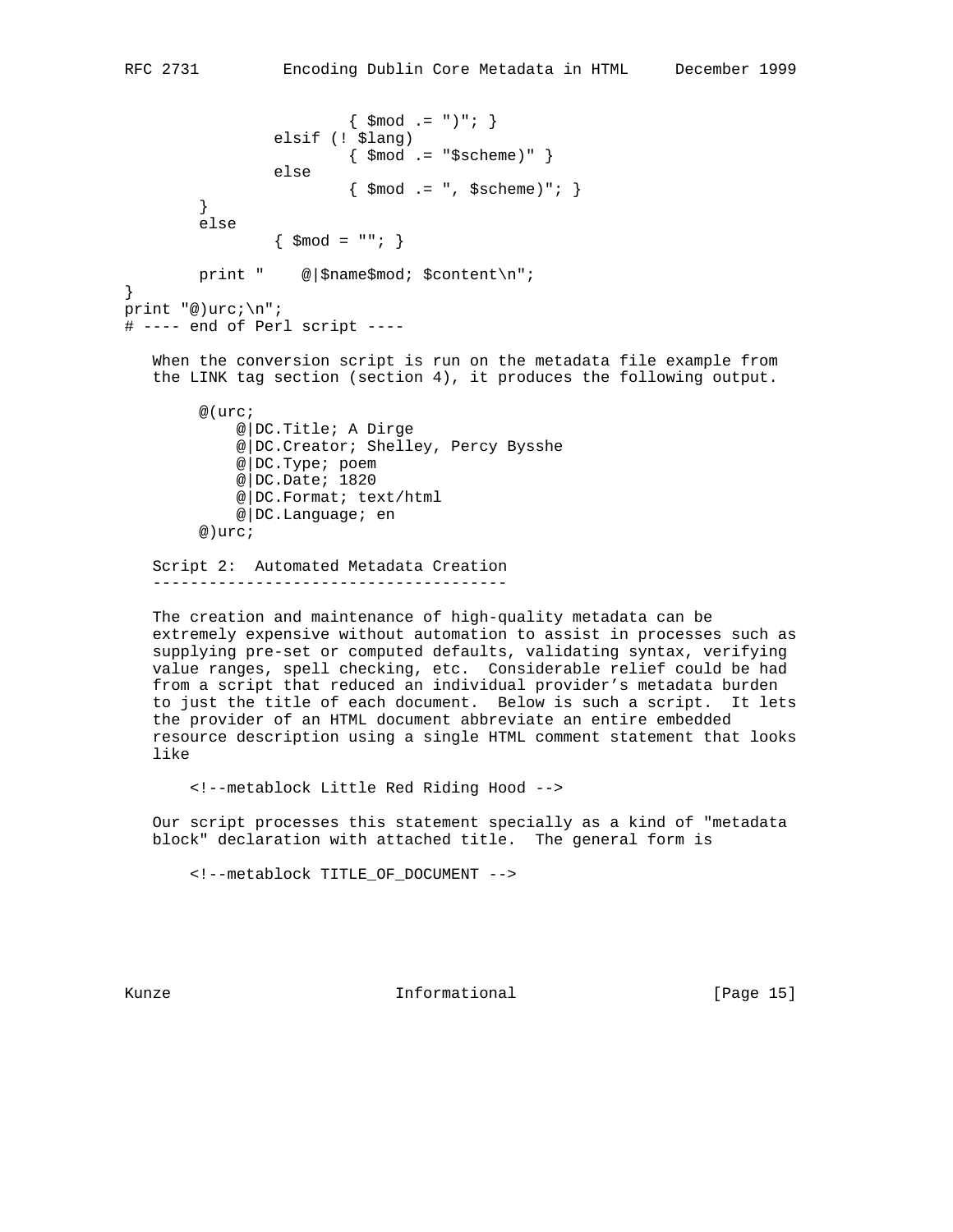This statement works much like a "Web server-side include" in that the script replaces it with a fully-specified block of metadata and triggers other replacements. Once installed, the script can output HTML files suitable for integration into one's production Web server procedures.

 The individual provider keeps a separate "template" file of infrequently changing pre-set values for metadata elements. If the provider's needs are simple enough, the only element values besides the title that differ from one document to the next may be generated automatically. Using the script, values may be referenced as variables from within the template or within the document. Our variable references have the form "(--mbVARNAME)", and here is what they look like inside a template:

|  |      | <title> (--mbtitle) </title>                   |
|--|------|------------------------------------------------|
|  |      | <meta <="" name="DC. Creator" td=""/>          |
|  |      | content = "Simpson, Homer">                    |
|  |      | $meta name = "DC.Title"$                       |
|  |      | $content = "(--mbititle)"$                     |
|  |      | <meta <="" name="DC.Date.Created" td=""/>      |
|  |      | $content = "(--mbfilename)$                    |
|  |      | <meta <="" name="DC.Identifier" td=""/>        |
|  |      | $content = "(--mbbaseURL)/(--mbfilename)$ ">   |
|  |      | <meta <="" name="DC.Format" td=""/>            |
|  |      | $content = "text/htm1; (--mbfilesize)")$       |
|  |      | <meta <="" name="DC.Language" td=""/>          |
|  |      | content = "(--mblanguage)-BUREAUCRATESE">      |
|  |      | <meta <="" name="RC.MetadataAuthority" td=""/> |
|  |      | content = "Springfield Nuclear">               |
|  |      | <link <="" rel="schema.DC" td=""/>             |
|  | href | = "http://purl.org/DC/elements/1.0/">          |
|  |      | <link <="" rel="schema.RC" td=""/>             |
|  | href | = "http://nukes.org/ReactorCore/rc">           |

 The above template represents the metadata block that will describe the document once the variable references are replaced with real values. By the conventions of our script, the following variables will be replaced in both the template and in the document:

| $(- - mbfilesize)$  | size of the final output file          |
|---------------------|----------------------------------------|
| (--mbtitle)         | title of the document                  |
| $(- - mb$ lanquaqe) | language of the document               |
| $(--mbbaseURL)$     | beginning part of document identifier  |
| $(- - mbfilename)$  | last part (minus .html) of identifier  |
| (--mbfilemodtime)   | last modification date of the document |
|                     |                                        |

Kunze **Informational Informational** [Page 16]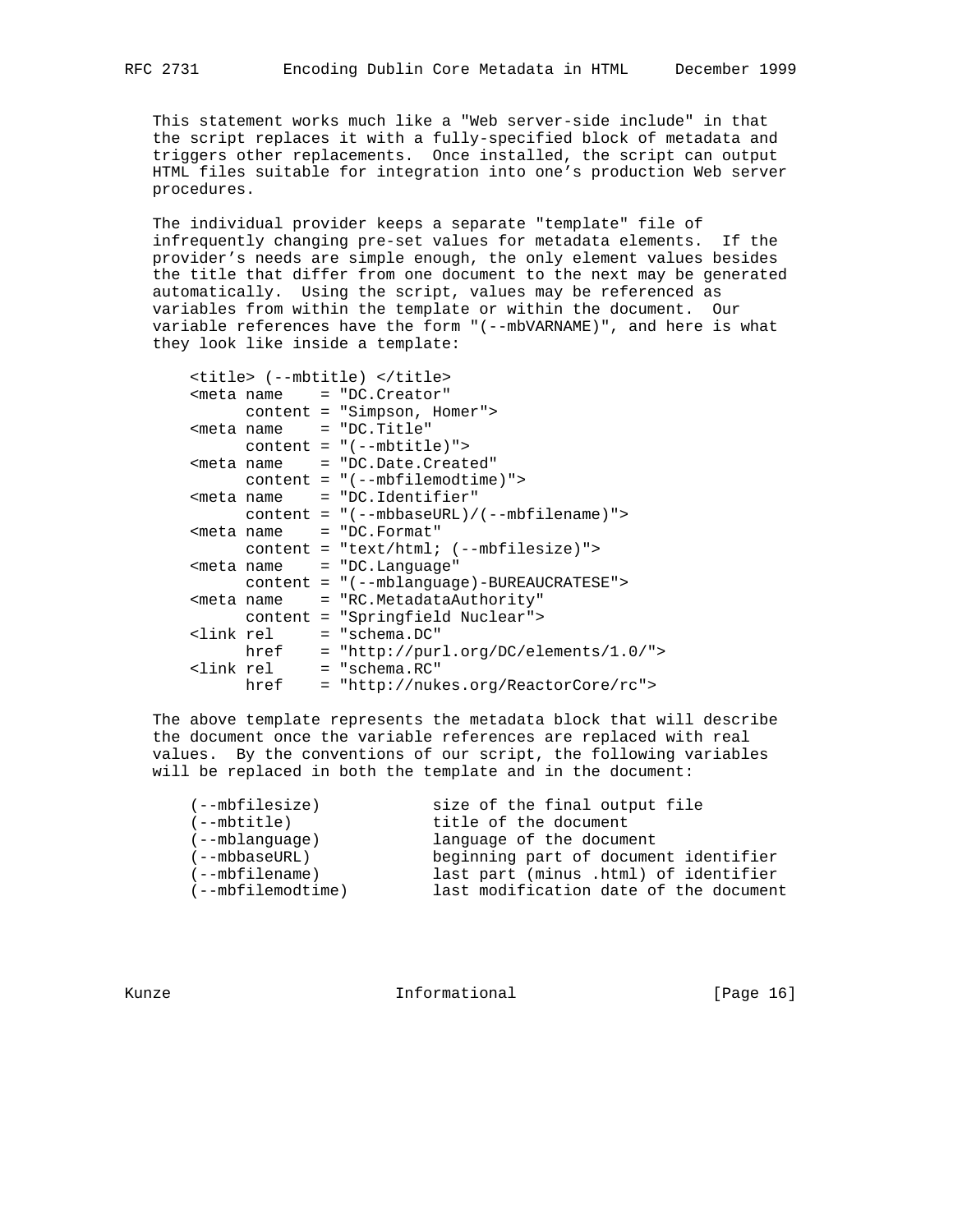Here's an example HTML file to run the script on.

```
 <html>
 <head>
 <!--metablock Nutritional Allocation Increase -->
 <meta name = "DC.Type"
       content = "Memorandum">
 </head>
 <body>
 <p>
 From: Acting Shift Supervisor
 To: Plant Control Personnel
 RE: (--mbtitle)
 Date: (--mbfilemodtime)
 <p>
 Pursuant to directive DOH:10.2001/405aec of article B-2022,
 subsection 48.2.4.4.1c regarding staff morale and employee
 productivity standards, the current allocation of doughnut
 acquisition funds shall be increased effective immediately.
 </body>
 </html>
```
 Note that because replacement occurs throughout the document, the provider need only enter the title once instead of twice (normally the title must be entered once in the HTML head and again in the HTML body). After running the script, the above file is transformed into this:

```
 <html>
 <head>
    <title> Nutritional Allocation Increase </title>
 <meta name = "DC.Creator"
     content = "Simpson, Homer">
 <meta name = "DC.Title"
      content = "Nutritional Allocation Increase">
 <meta name = "DC.Date.Created"
      content = "1999-03-08">
 <meta name = "DC.Identifier"
      content = "http://moes.bar.com/doh/homer.html">
 <meta name = "DC.Format"
      content = "text/html; 1320 bytes">
 <meta name = "DC.Language"
     content = "en-BUREAUCRATESE">
 <meta name = "RC.MetadataAuthority"
      content = "Springfield Nuclear">
 <link rel = "schema.DC"
      href = "http://purl.org/DC/elements/1.0/">
 <link rel = "schema.RC"
```
Kunze **Informational Informational** [Page 17]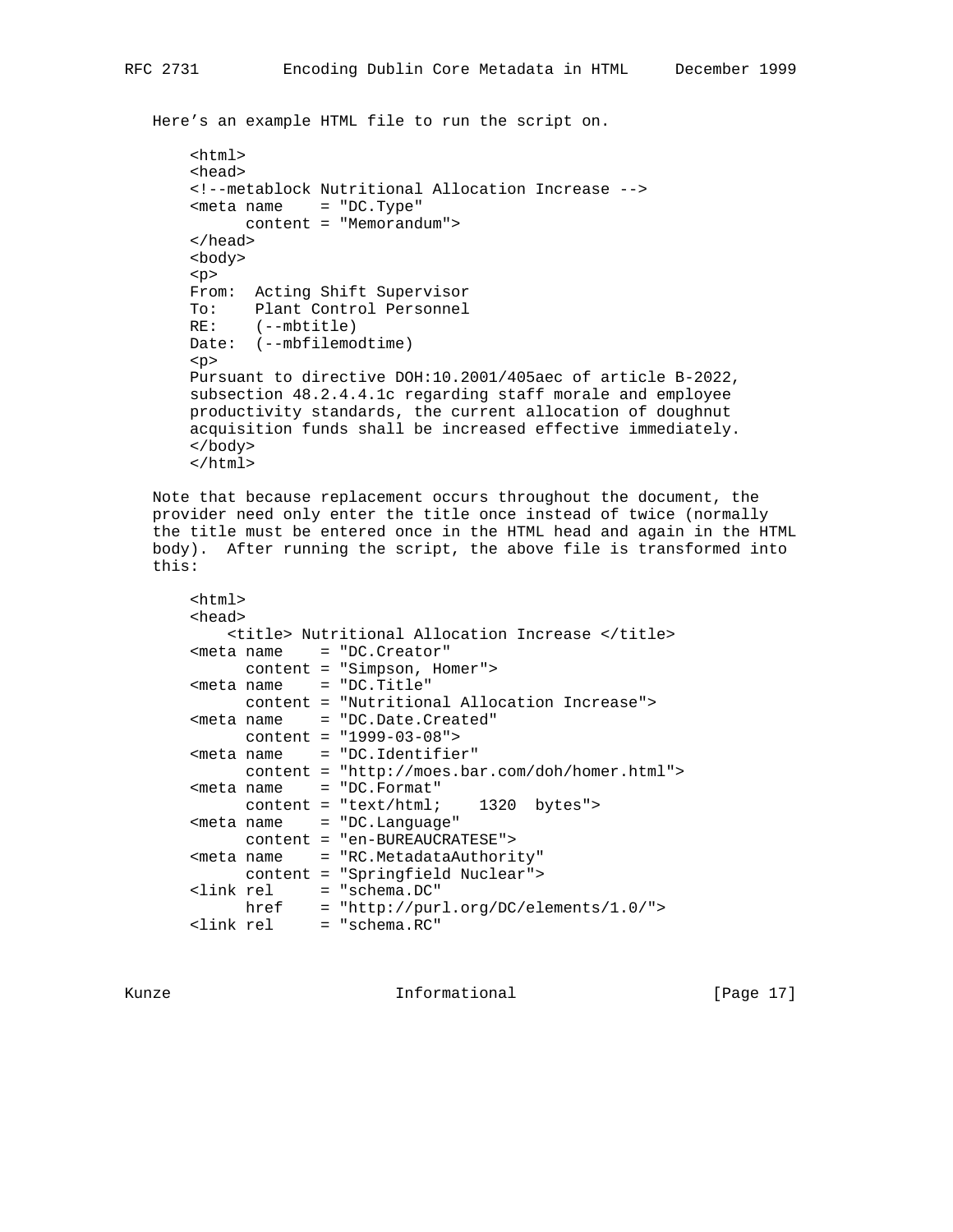```
 href = "http://nukes.org/ReactorCore/rc">
       <sub>me</sub>tan = "DC. Type"</sub>
              content = "Memorandum">
        </head>
        <body>
        <p>
        From: Acting Shift Supervisor
        To: Plant Control Personnel
        RE: Nutritional Allocation Increase
        Date: 1999-03-08
        <p>
        Pursuant to directive DOH:10.2001/405aec of article B-2022,
        subsection 48.2.4.4.1c regarding staff morale and employee
        productivity standards, the current allocation of doughnut
        acquisition funds shall be increased effective immediately.
        </body>
        </html>
   Here is the script that accomplishes this transformation.
#!/depot/bin/perl
#
# This Perl script processes metadata block declarations of the form
# <!--metablock TITLE_OF_DOCUMENT --> and variable references of the
# form (--mbVARNAME), replacing them with full metadata blocks and
# variable values, respectively. Requires a "template" file.
# Outputs an HTML file.
#
# Invoke this script with a single filename argument, "foo". It creates
# an output file "foo.html" using a temporary working file "foo.work".
# The size of foo.work is measured after variable replacement, and is
# later inserted into the file in such a way that the file's size does
# not change in the process. Has little or no error checking.
$infile = shift;open(IN, "< $infile")
        or die("Could not open input file \"$infile\"");
$workfile = "$infile.work";
unlink($workfile);
open(WORK, "+> $workfile")
         or die("Could not open work file \"$workfile\"");
@offsets = (); # records locations for late size replacement
$title = ""; # gets the title during metablock processing
$language = "en"; # pre-set language here (not in the template)
$baseURL = "http://moes.bar.com/doh"; # pre-set base URL here also<br>$filename = "$infile.html"; # final output filename
$filename = "$infile.html"; # final output filename
$filesize = "(--mbfilesize)"; # replaced late (separate pass)
```
Kunze **Informational Informational** [Page 18]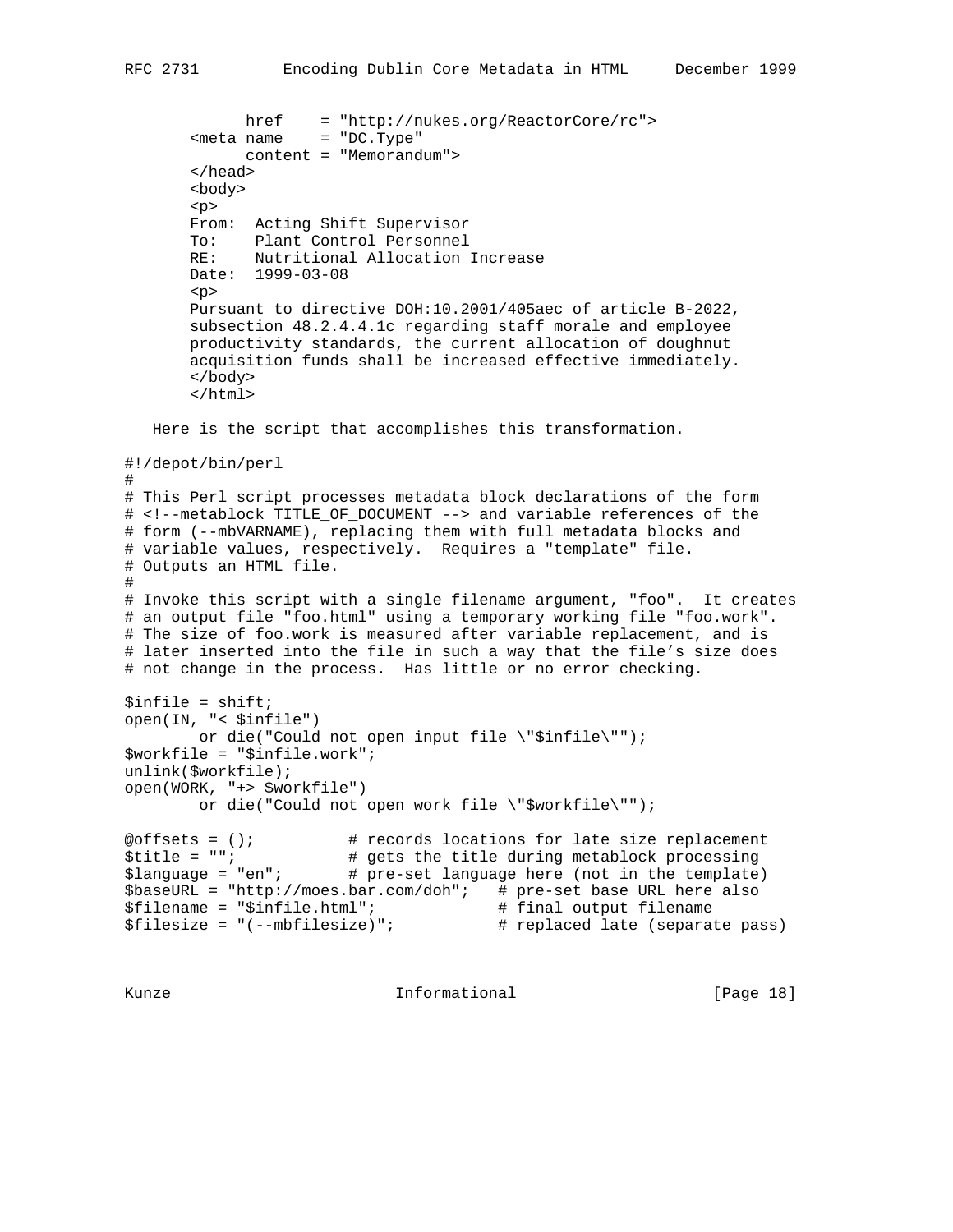```
(\text{Syear}, \text{$month}, \text{§day}) = (\text{localtime}( \text{ (stat IN)} [9] ))[5, 4, 3];$filemodtime = sprint  " s-802s-802s , 1900 + $year, 1 + $month, $day;sub putout { \qquad # outputs current line with variable replacement
        if (! / \ (--mb/ ) {
                print WORK;
                return;
        }<br>if (/\(--mbfilesize\)/)
                                                 # remember where it was
                 { push @offsets, tell WORK; } # but don't replace yet
         s/\(--mbtitle\)/$title/g;
         s/\(--mblanguage\)/$language/g;
         s/\(--mbbaseURL\)/$baseURL/g;
         s/\(--mbfilename\)/$filename/g;
         s/\(--mbfilemodtime\)/$filemodtime/g;
         print WORK;
}
while (<IN>) { # main loop for input file
        if (! / (.*) < ! -- methodlock \s*(.*) / ) &putout;
                 next;
         }
        $title = $2;$ = $1;
         &putout;
        if ($title = s/\s^{--}) (.*)//) {
                $remainder = $1; }
         else {
                 while (<IN>) {
                        $title .= $_7;last if \left( / (.*) \sarrow^* - > (.*) / );
 }
                $title .= $1;$remainder = $2; }
         open(TPLATE, "< template")
                or die("Could not open template file");
        while (<TPLATE>) \qquad # subloop for template file
                { &putout; }
         close(TPLATE);
        \zeta = \zeta remainder;
         &putout;
```
Kunze **Informational Informational** [Page 19]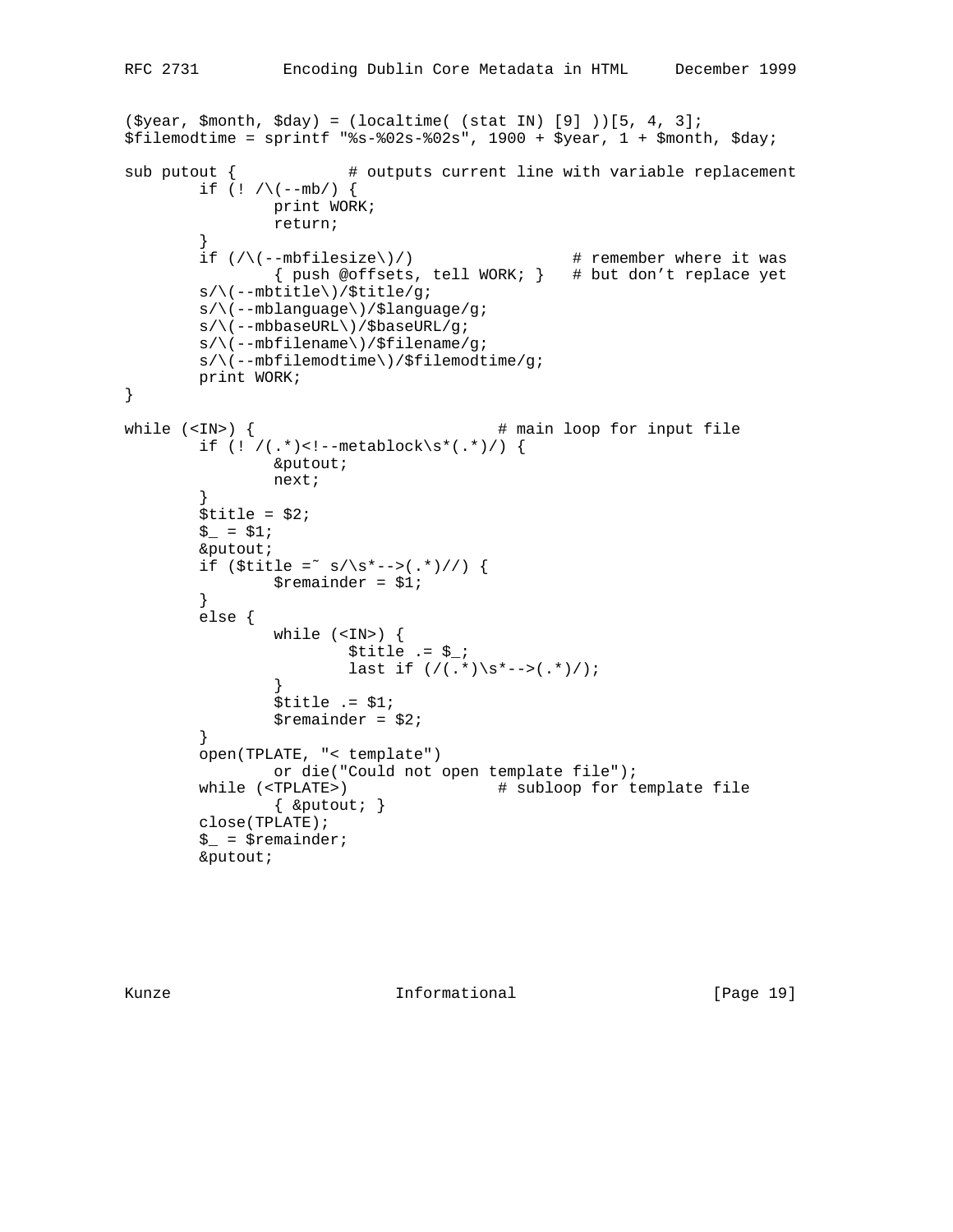```
}
close(IN);
# Now replace filesize variables without altering total byte count.
select( (select(WORK), \frac{s}{s} = 1) [0] ); # first flush output so we
if (($size = -s WORK) < 100000) # can get final file size
       \{ $scale = 0; \} # and set scale factor or
else { # compute it, keeping width of size field low
       for $scale = 0; $size >= 1000; $scale++)\{ $size /= 1024; \}}
$filesize = sprintf "%7.7s %sbytes",
        $size, (" ", "K", "M", "G", "T", "P") [$scale];
foreach $pos (@offsets) { # loop through saved size locations
 seek WORK, $pos, 0; # read the line found there
       \zeta_- = <WORK>;
        # $filesize must be exactly as wide as "(--mbfilesize)"
        s/\(--mbfilesize\)/$filesize/g;
       seek WORK, $pos, 0; \qquad # rewrite it with replacement
        print WORK;
}
close(WORK);
rename($workfile, "$filename")
       or die("Could not rename \"$workfile\" to \"$filename\"");
# ---- end of Perl script ----
```
Kunze **Informational Informational** [Page 20]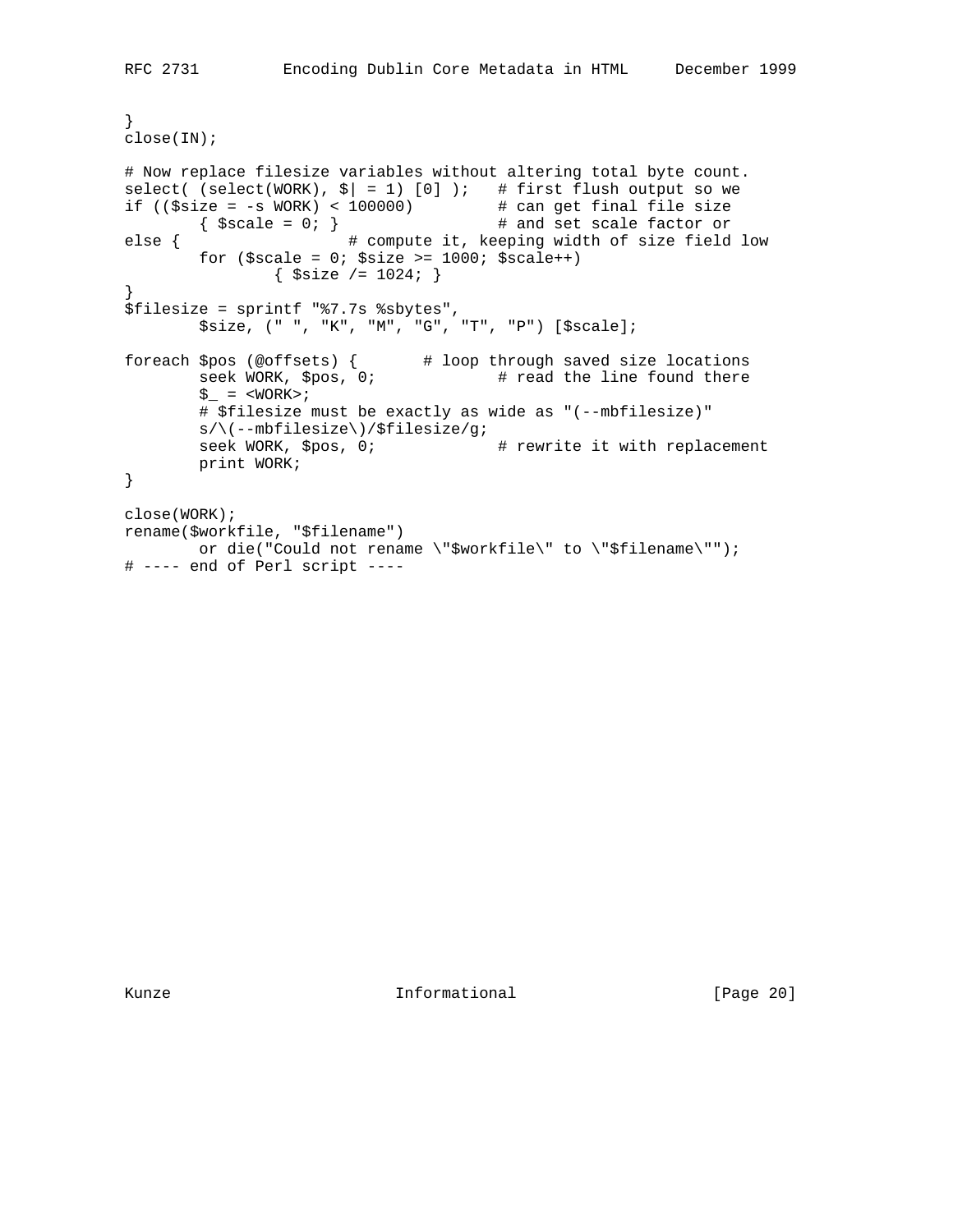10. Author's Address

 John A. Kunze Center for Knowledge Management University of California, San Francisco 530 Parnassus Ave, Box 0840 San Francisco, CA 94143-0840, USA

 Fax: +1 415-476-4653 EMail: jak@ckm.ucsf.edu

11. References

| $[$ AAT $]$        | Art and Architecture Thesaurus, Getty Information<br>Institute.<br>http://shiva.pub.qetty.edu/aat browser/                                                              |
|--------------------|-------------------------------------------------------------------------------------------------------------------------------------------------------------------------|
| $\lceil AC \rceil$ | The A-Core: Metadata about Content Metadata, (in<br>progress)<br>http://metadata.net/ac/draft-iannella-admin-01.txt                                                     |
| [DC1]              | Weibel, S., Kunze, J., Lagoze, C. and M. Wolf,<br>"Dublin Core Metadata for Resource Discovery", RFC<br>2413, September 1998.<br>ftp://ftp.isi.edu/in-notes/rfc2413.txt |
| [DCHOME]           | Dublin Core Initiative Home Page.<br>http://purl.org/DC/                                                                                                                |
| [DCPROJECTS]       | Projects Using Dublin Core Metadata.<br>http://purl.org/DC/projects/index.htm                                                                                           |
| [DCT1]             | Dublin Core Type List 1, DC Type Working Group,<br>March 1999.<br>http://www.loc.gov/marc/typelist.html                                                                 |
|                    | [freeWAIS-sf2.0] The enhanced freeWAIS distribution, February 1999.<br>http://ls6-www.cs.uni-<br>dortmund.de/ir/projects/freeWAIS-sf/                                   |
| [GLIMPSE]          | Glimpse Home Page.<br>http://glimpse.cs.arizona.edu/                                                                                                                    |
| [HARVEST]          | Harvest Web Indexing.<br>http://www.tardis.ed.ac.uk/harvest/                                                                                                            |

Kunze **Informational Informational** [Page 21]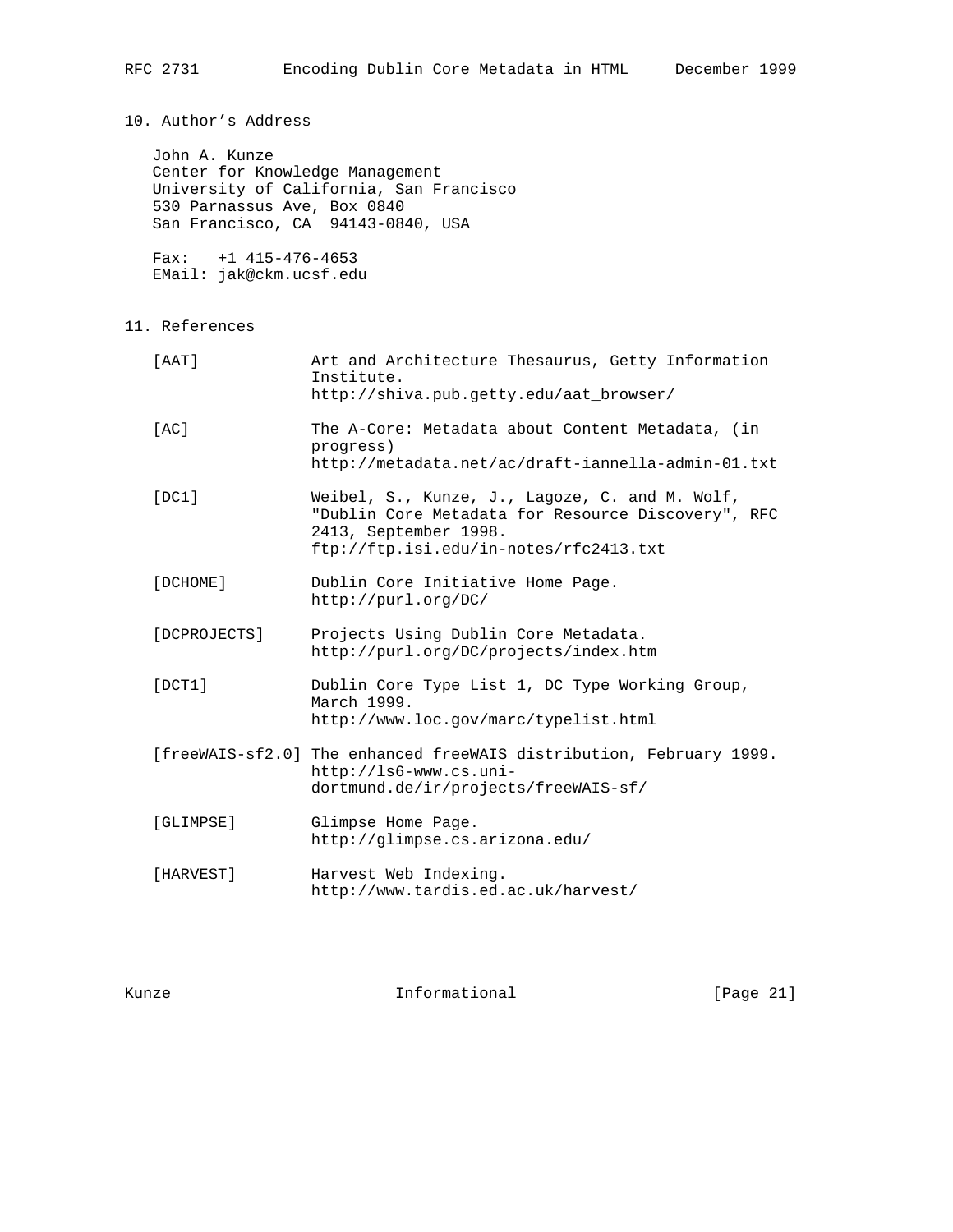| RFC 2731     | Encoding Dublin Core Metadata in HTML<br>December 1999                                                                                                                                                                             |
|--------------|------------------------------------------------------------------------------------------------------------------------------------------------------------------------------------------------------------------------------------|
| [HTML4.0]    | Hypertext Markup Language 4.0 Specification, April<br>1998.<br>http://www.w3.org/TR/REC-html40/                                                                                                                                    |
| [ISEARCH]    | Isearch Resources Page.<br>http://www.etymon.com/Isearch/                                                                                                                                                                          |
| $[ISO639-2]$ | Code for the representation of names of languages,<br>1996.<br>http://www.indigo.ie/egt/standards/iso639/iso639-2-<br>en.html                                                                                                      |
| [ISO8601]    | ISO 8601:1988(E), Data elements and interchange<br>formats -- Information interchange -- Representation<br>of dates and times, International Organization for<br>Standardization, June 1988.<br>http://www.iso.ch/markete/8601.pdf |
| [MARC]       | USMARC Format for Bibliographic Data, US Library of<br>Congress.<br>http://lcweb.loc.gov/marc/marc.html                                                                                                                            |
| [PERL]       | L. Wall, T. Christiansen, R. Schwartz, Programming<br>Perl, Second Edition, O'Reilly, 1996.                                                                                                                                        |
| [RDF]        | Resource Description Framework Model and Syntax<br>Specification, February 1999.<br>http://www.w3.org/TR/REC-rdf-syntax/                                                                                                           |
| [RFC1766]    | Alvestrand, H., "Tags for the Identification of<br>Languages", RFC 1766, March 1996.<br>ftp://ftp.isi.edu/in-notes/rfc1766.txt                                                                                                     |
| $[SWISH-E]$  | Simple Web Indexing System for Humans - Enhanced.<br>http://sunsite.Berkeley.EDU/SWISH-E/                                                                                                                                          |
| [TGN]        | Thesaurus of Geographic Names, Getty Information<br>Institute.<br>http://shiva.pub.getty.edu/tgn_browser/                                                                                                                          |
| [WTN8601]    | W3C Technical Note - Profile of ISO 8601 Date and<br>Time Formats.<br>http://www.w3.org/TR/NOTE-datetime                                                                                                                           |
| [XML]        | Extensible Markup Language (XML).<br>http://www.w3.org/TR/REC-xml                                                                                                                                                                  |

Kunze **Informational Informational** [Page 22]